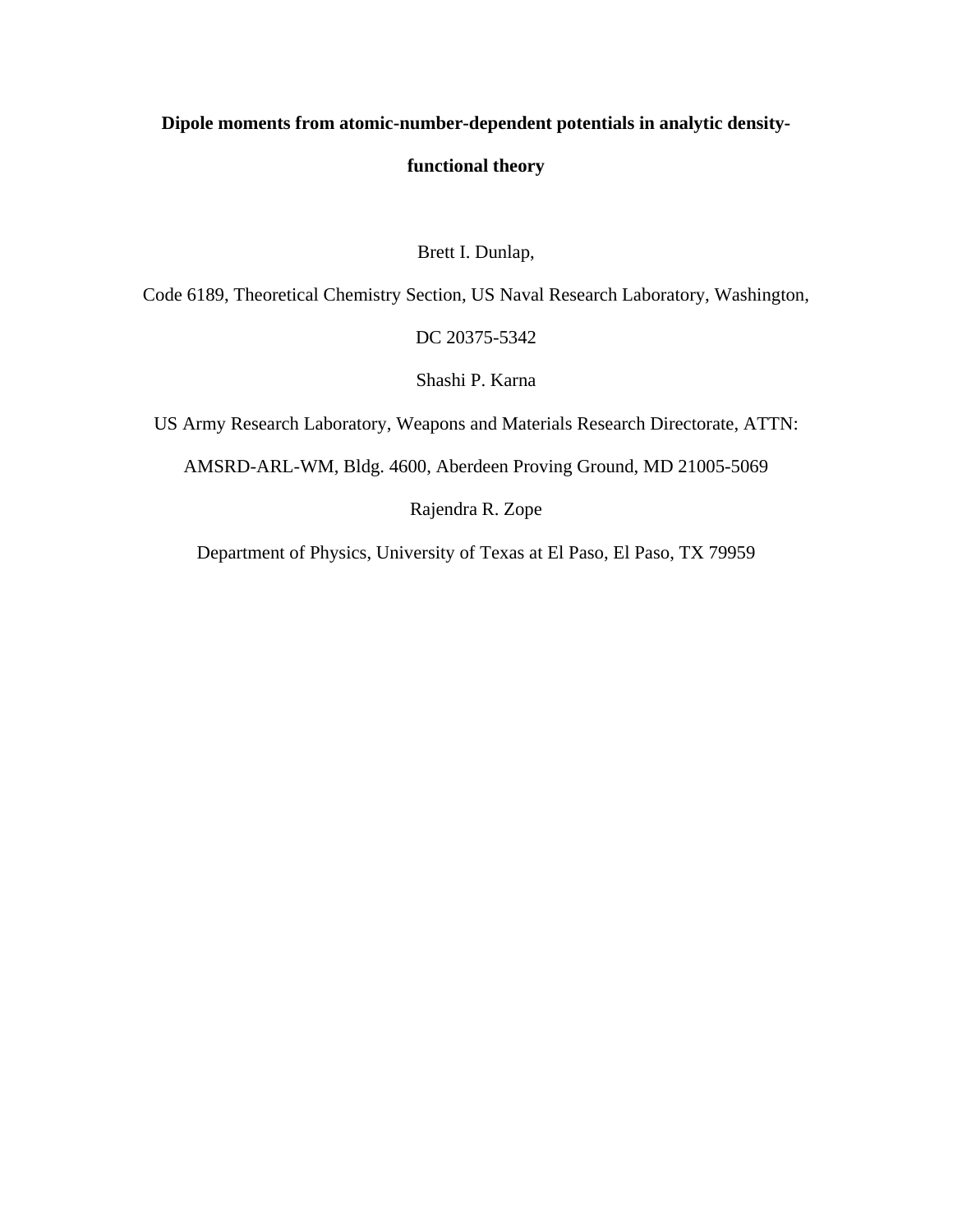|                                                                                                                                                                                                                                                                                                                                                                                                                                                                                                                                                                                                                                                                                                                                                                                                                                                                                                                                                                                                                                                                          | Form Approved<br>OMB No. 0704-0188                                 |                              |                                      |                                  |                                           |  |  |  |
|--------------------------------------------------------------------------------------------------------------------------------------------------------------------------------------------------------------------------------------------------------------------------------------------------------------------------------------------------------------------------------------------------------------------------------------------------------------------------------------------------------------------------------------------------------------------------------------------------------------------------------------------------------------------------------------------------------------------------------------------------------------------------------------------------------------------------------------------------------------------------------------------------------------------------------------------------------------------------------------------------------------------------------------------------------------------------|--------------------------------------------------------------------|------------------------------|--------------------------------------|----------------------------------|-------------------------------------------|--|--|--|
| Public reporting burden for the collection of information is estimated to average 1 hour per response, including the time for reviewing instructions, searching existing data sources, gathering and<br>maintaining the data needed, and completing and reviewing the collection of information. Send comments regarding this burden estimate or any other aspect of this collection of information,<br>including suggestions for reducing this burden, to Washington Headquarters Services, Directorate for Information Operations and Reports, 1215 Jefferson Davis Highway, Suite 1204, Arlington<br>VA 22202-4302. Respondents should be aware that notwithstanding any other provision of law, no person shall be subject to a penalty for failing to comply with a collection of information if it<br>does not display a currently valid OMB control number.                                                                                                                                                                                                       |                                                                    |                              |                                      |                                  |                                           |  |  |  |
| 1. REPORT DATE<br>2010                                                                                                                                                                                                                                                                                                                                                                                                                                                                                                                                                                                                                                                                                                                                                                                                                                                                                                                                                                                                                                                   |                                                                    | 2. REPORT TYPE               |                                      | 3. DATES COVERED                 | 00-00-2010 to 00-00-2010                  |  |  |  |
| <b>4. TITLE AND SUBTITLE</b>                                                                                                                                                                                                                                                                                                                                                                                                                                                                                                                                                                                                                                                                                                                                                                                                                                                                                                                                                                                                                                             | 5a. CONTRACT NUMBER                                                |                              |                                      |                                  |                                           |  |  |  |
|                                                                                                                                                                                                                                                                                                                                                                                                                                                                                                                                                                                                                                                                                                                                                                                                                                                                                                                                                                                                                                                                          | Dipole moments from atomic-number-dependent potentials in analytic |                              |                                      | 5b. GRANT NUMBER                 |                                           |  |  |  |
| density-functional theory                                                                                                                                                                                                                                                                                                                                                                                                                                                                                                                                                                                                                                                                                                                                                                                                                                                                                                                                                                                                                                                |                                                                    |                              | 5c. PROGRAM ELEMENT NUMBER           |                                  |                                           |  |  |  |
| 6. AUTHOR(S)                                                                                                                                                                                                                                                                                                                                                                                                                                                                                                                                                                                                                                                                                                                                                                                                                                                                                                                                                                                                                                                             |                                                                    |                              |                                      | 5d. PROJECT NUMBER               |                                           |  |  |  |
|                                                                                                                                                                                                                                                                                                                                                                                                                                                                                                                                                                                                                                                                                                                                                                                                                                                                                                                                                                                                                                                                          |                                                                    |                              |                                      | <b>5e. TASK NUMBER</b>           |                                           |  |  |  |
|                                                                                                                                                                                                                                                                                                                                                                                                                                                                                                                                                                                                                                                                                                                                                                                                                                                                                                                                                                                                                                                                          |                                                                    |                              |                                      | 5f. WORK UNIT NUMBER             |                                           |  |  |  |
| 7. PERFORMING ORGANIZATION NAME(S) AND ADDRESS(ES)<br>8. PERFORMING ORGANIZATION<br><b>REPORT NUMBER</b><br>US Naval Research Laboratory, Code 6189, Theoretical Chemistry<br>Section, Washington, DC, 20375-5342                                                                                                                                                                                                                                                                                                                                                                                                                                                                                                                                                                                                                                                                                                                                                                                                                                                        |                                                                    |                              |                                      |                                  |                                           |  |  |  |
|                                                                                                                                                                                                                                                                                                                                                                                                                                                                                                                                                                                                                                                                                                                                                                                                                                                                                                                                                                                                                                                                          | 9. SPONSORING/MONITORING AGENCY NAME(S) AND ADDRESS(ES)            |                              |                                      | 10. SPONSOR/MONITOR'S ACRONYM(S) |                                           |  |  |  |
|                                                                                                                                                                                                                                                                                                                                                                                                                                                                                                                                                                                                                                                                                                                                                                                                                                                                                                                                                                                                                                                                          |                                                                    |                              |                                      | NUMBER(S)                        | 11. SPONSOR/MONITOR'S REPORT              |  |  |  |
| 12. DISTRIBUTION/AVAILABILITY STATEMENT                                                                                                                                                                                                                                                                                                                                                                                                                                                                                                                                                                                                                                                                                                                                                                                                                                                                                                                                                                                                                                  | Approved for public release; distribution unlimited                |                              |                                      |                                  |                                           |  |  |  |
| <b>13. SUPPLEMENTARY NOTES</b>                                                                                                                                                                                                                                                                                                                                                                                                                                                                                                                                                                                                                                                                                                                                                                                                                                                                                                                                                                                                                                           |                                                                    |                              |                                      |                                  |                                           |  |  |  |
| 14. ABSTRACT<br>Molecular dipole moments of analytic density-functional theory (ADFT) are investigated. The effect of<br>element-dependent exchange potential on these moments are examined by comparison with conventional<br>quantum-chemical methods and experiment for the subset of the extended G2 set of molecules that have<br>nonzero dipole moment. Fitting the Kohn-Sham potential itself makes a mean absolute error of less than<br>0.1 Debye. Variation of α (Slater?s exchange parameter) values has far less effect on dipole moments<br>than on energies. It is argued that in variable $\&\#945$ ; methods one should choose the smaller of the two<br>rather than the geometric mean of the two $&\#945$ ; values for the heteroatomic part of the<br>linear-combination-atomic-orbitals (LCAO) density. Calculations on the dipole moment of<br>NH2(CH)24NO2 are consistent with earlier calculations and show that varying the differences between<br>α values for atoms with different atomic numbers has only short-ranged electrostatic effects. |                                                                    |                              |                                      |                                  |                                           |  |  |  |
| <b>15. SUBJECT TERMS</b>                                                                                                                                                                                                                                                                                                                                                                                                                                                                                                                                                                                                                                                                                                                                                                                                                                                                                                                                                                                                                                                 |                                                                    |                              |                                      |                                  |                                           |  |  |  |
| 16. SECURITY CLASSIFICATION OF:                                                                                                                                                                                                                                                                                                                                                                                                                                                                                                                                                                                                                                                                                                                                                                                                                                                                                                                                                                                                                                          |                                                                    |                              | 17. LIMITATION OF<br><b>ABSTRACT</b> | 18. NUMBER<br>OF PAGES           | 19a. NAME OF<br><b>RESPONSIBLE PERSON</b> |  |  |  |
| a. REPORT<br>unclassified                                                                                                                                                                                                                                                                                                                                                                                                                                                                                                                                                                                                                                                                                                                                                                                                                                                                                                                                                                                                                                                | b. ABSTRACT<br>unclassified                                        | c. THIS PAGE<br>unclassified | Same as<br><b>Report (SAR)</b>       | 32                               |                                           |  |  |  |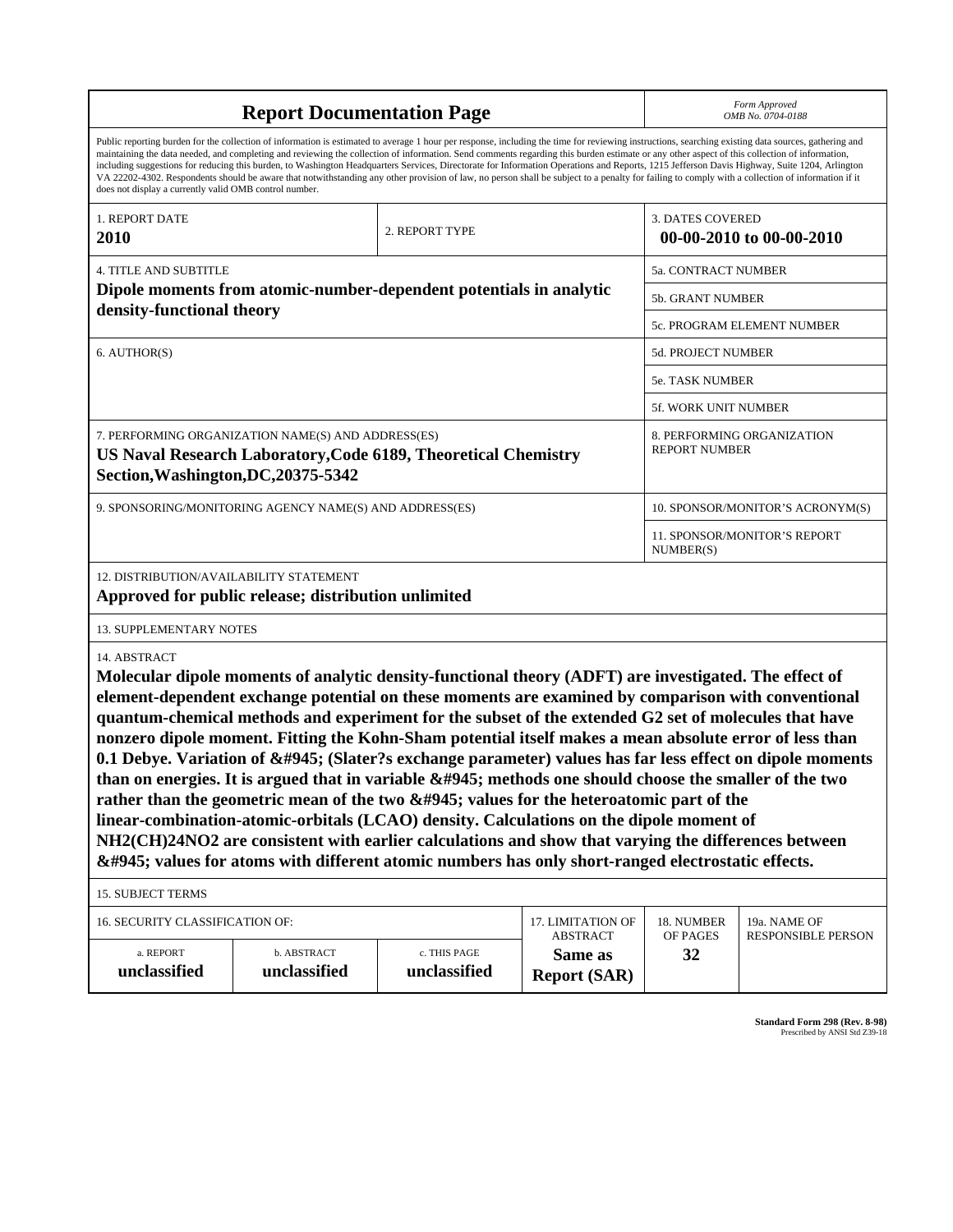## **Abstract**

Molecular dipole moments of analytic density-functional theory (ADFT) are investigated. The effect of element-dependent exchange potential on these moments are examined by comparison with conventional quantum-chemical methods and experiment for the subset of the extended G2 set of molecules that have nonzero dipole moment. Fitting the Kohn-Sham potential itself makes a mean absolute error of less than 0.1 Debye. Variation of  $\alpha$  (Slater's exchange parameter) values has far less effect on dipole moments than on energies. It is argued that in variable  $\alpha$  methods one should choose the smaller of the two rather than the geometric mean of the two  $\alpha$  values for the heteroatomic part of the linear-combination-atomic-orbitals (LCAO) density. Calculations on the dipole moment of  $NH<sub>2</sub>(CH)<sub>24</sub>NO<sub>2</sub>$  are consistent with earlier calculations and show that varying the differences between  $\alpha$  values for atoms with different atomic numbers has only short-ranged electrostatic effects.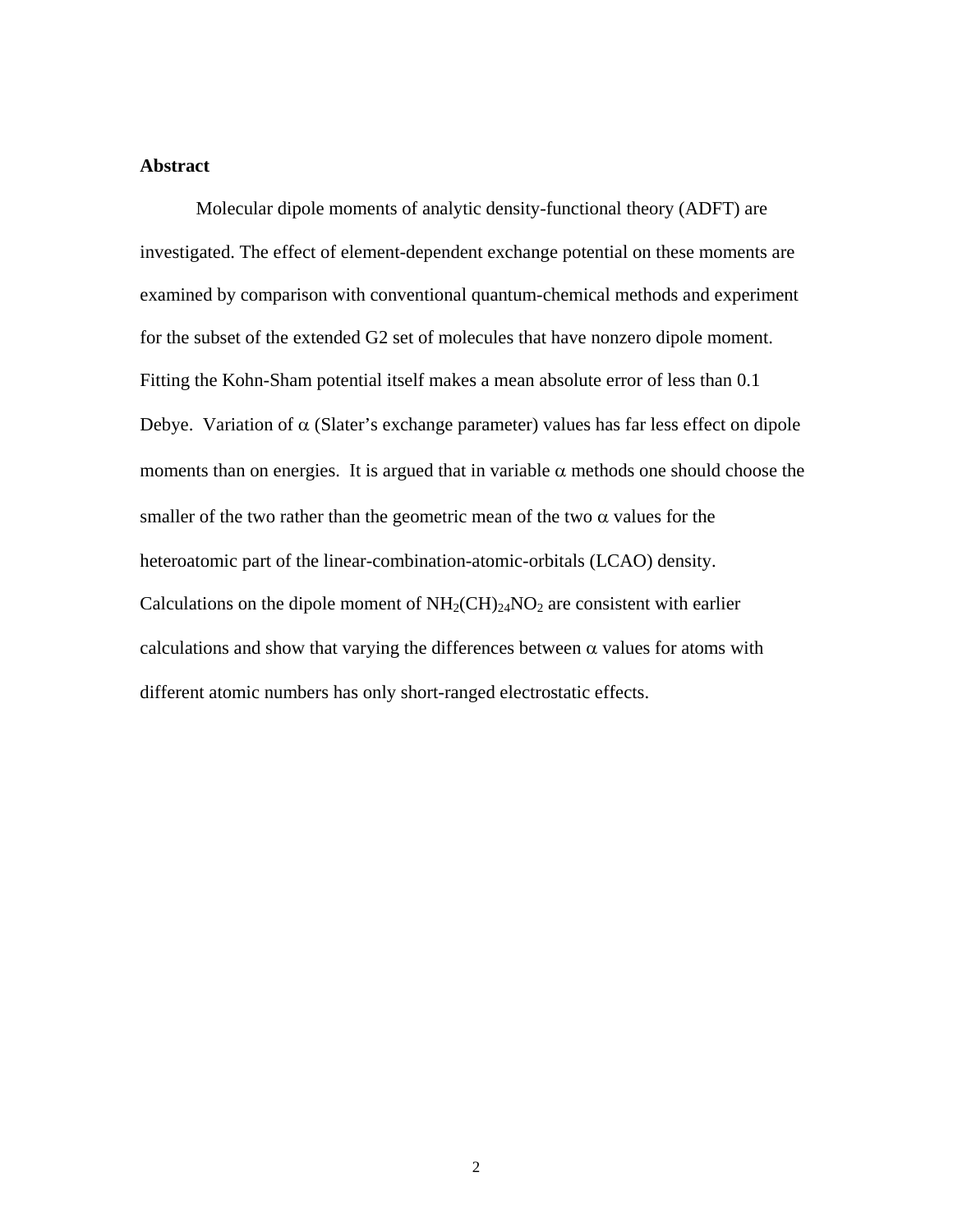### **I. Introduction**

<span id="page-3-1"></span><span id="page-3-0"></span>Molecular density-functional theory (DFT) [\[1\]](#page-32-0) and *ab initio* quantum chemistry [[2\]](#page-32-1) differ. Broadly speaking DFT methods require numerical integration, which is their bottleneck, while Hartree-Fock (HF) -based methods do not, instead requiring analytic four-center two-electron integrals, which are their bottleneck. The completely numerical approach to DFT is well established and even practical for small molecules [\[3\]](#page-32-2). Approximating orbitals as a linear combination of atomic orbitals (LCAO) is more generally useful because the possible variational space of molecular wavefunctions is sharply reduced [\[4\]](#page-32-3). Using Gaussians in *ab initio* quantum chemistry has the added advantage of precise analytic integrals [[5\]](#page-32-4). This tremendous reduction in variational freedom becomes useful only through understanding of what types of orbital variational freedom are essential for describing various chemical processes [[2\]](#page-3-0). A good generalpurpose orbital basis set for chemical problems today has a single basis function, which is a fixed contraction of fewer than ten primitive Gaussians of the correct atomic angular momentum for each core orbital. The valence orbitals are often split into two or three parts, respectively, double-zeta (DZ) and triple-zeta (TZ), which together contain roughly the same number of primitive Gaussians as the corresponding core orbital. One also routinely uses polarized basis sets, DZP and TZP, which include a complete shell of atomic orbitals that have angular momentum one unit higher than is occupied in the atom. Thus each angular momentum component about any atom of each non-core molecular orbital has one, two or three degrees of variational freedom. Of course, considering all angular momentum components about all atoms the dimension, N, of the variational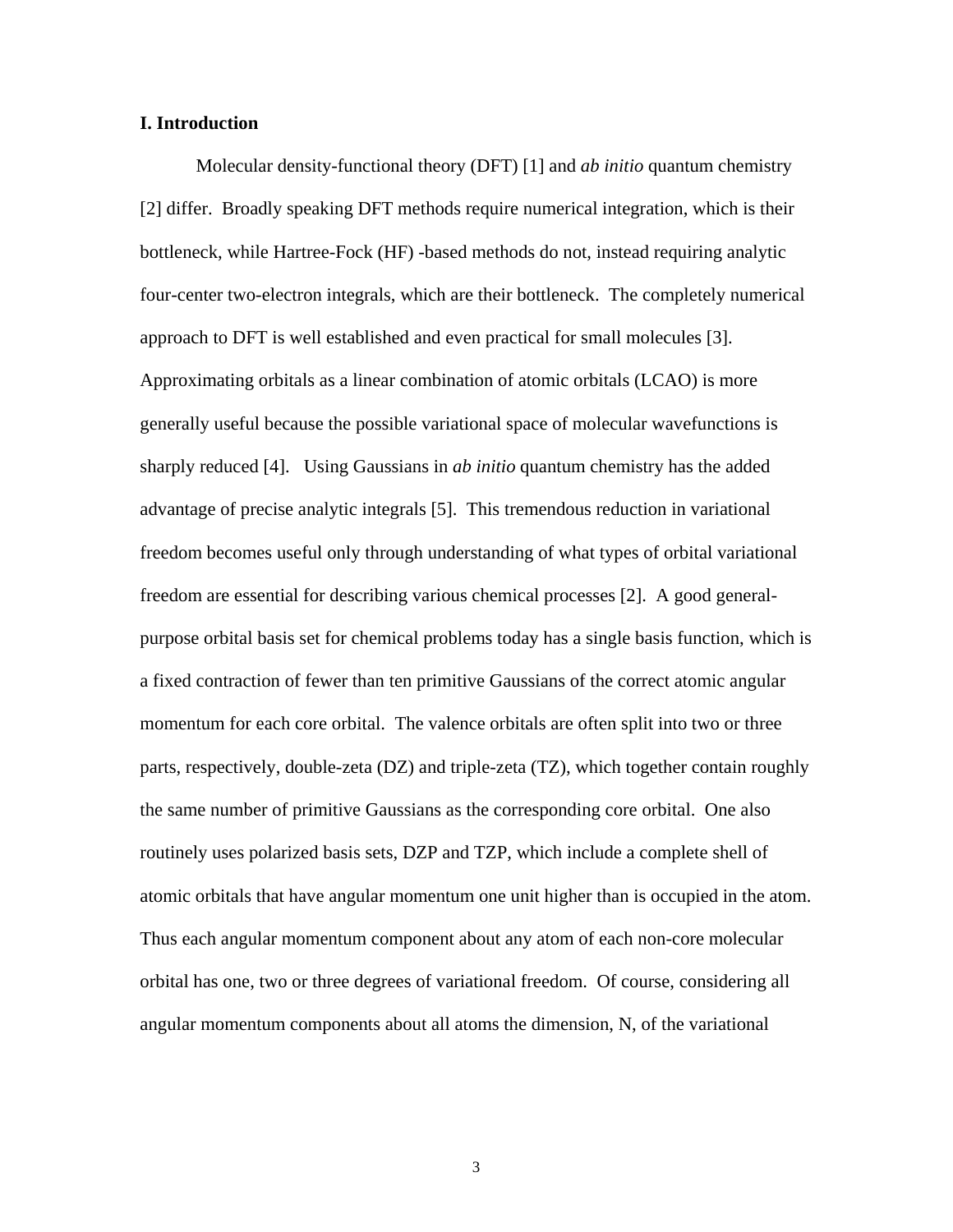freedom of a molecular orbital for a reasonably sized molecule still can become quite large. The size of the primitive basis is roughly twice as large,  $\sim$ 2N.

In Hartree's simplest self-consistent-field (SCF) model of electronic structure the electronic wavefunction is a product of molecular orbitals. The square of each orbital gives its charge distribution. The total electron-electron interaction is expressed in the prescription of DFT as the self-Coulomb energy of the entire electronic density less the self-Coulomb energy of each molecular orbital. The sophisticated *ab initio* electronicstructure calculations of today consider (multiple) Slater determinants rather than product functions and additional terms in the Hamiltonian. Thus all *ab initio* SCF calculations scale as  $N<sup>4</sup>$  and higher and are extremely challenging for large molecules and materials using DZP and TZP basis sets.

<span id="page-4-1"></span><span id="page-4-0"></span>If the LCAO approximation is good for fitting the molecular orbitals, then it is good for fitting the Kohn-Sham (KS) potential [\[6\]](#page-32-5). Such a method scales as  $N^3$  [[7\]](#page-32-6), but the fit of the KS potential must be as good as the fit to the molecular orbitals, which are variationally determined. Variational fitting treats the analytic KS potential on an equal footing with the analytic orbitals [[8\]](#page-32-7).

<span id="page-4-2"></span>The central field approximation is the starting point of every numerical description of atoms [[9\]](#page-32-8). In this approximation the SCF is spherically symmetric and the atomic orbitals are eigenstates of angular momentum. Thus it is a good approximation to fit the KS potential to overlapping *s*-type functions about each atom [\[7\]](#page-4-0). One cannot go one step further, though, and muffin-tin the KS potential, which is to fit it to sphericallysymmetric form in touching (or overlapping) spheres about each atom and to a constant in the region between spheres. Such fitted KS potentials are discontinuous and thus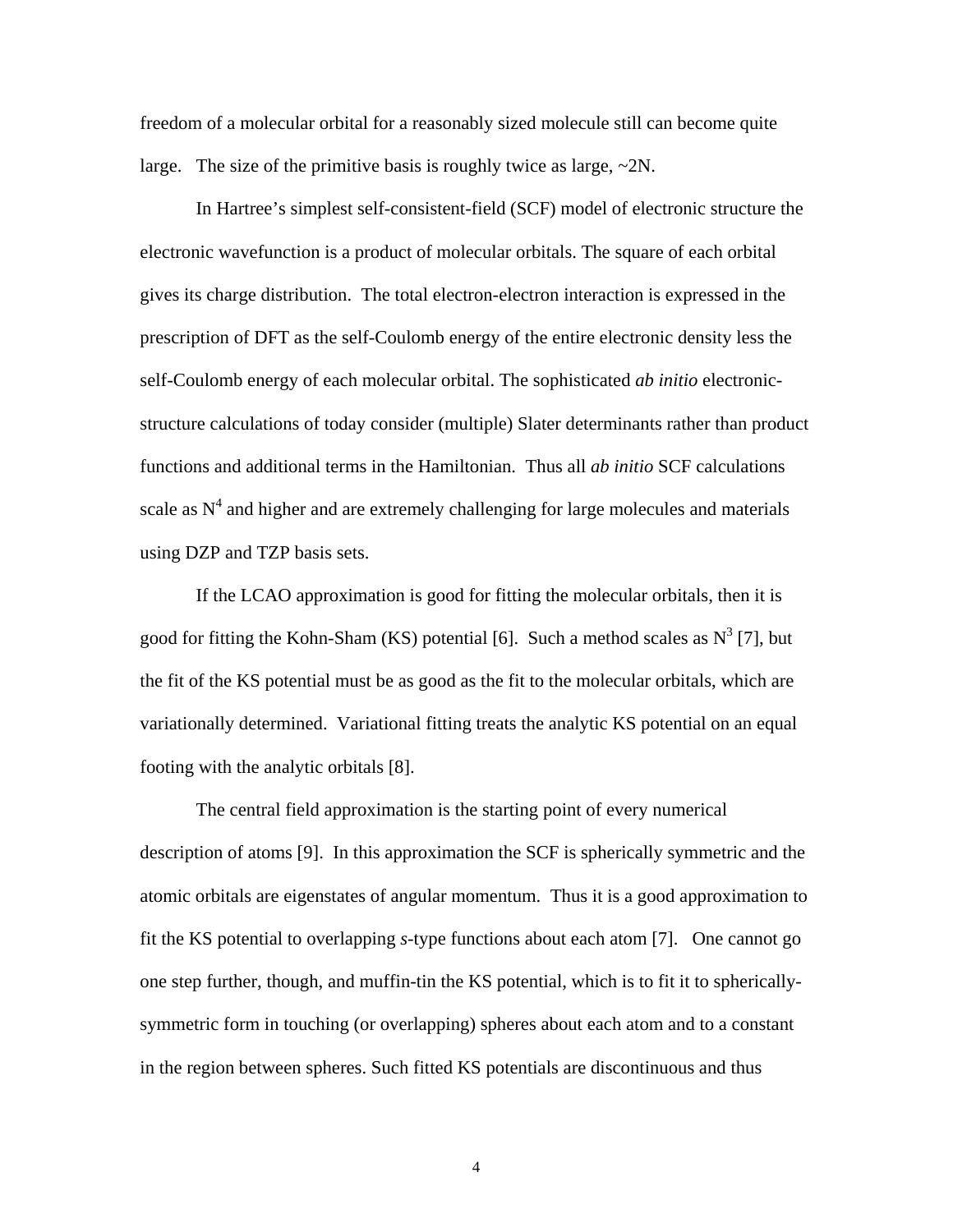cannot be associated with a meaningful DFT energy. If one does not have a good energy, then the essence of quantum chemistry, the variational principle, cannot be used. If DFT, which is in principle exact, were compatible with a muffin-tin KS potential then unique variational quantum chemistry would be possible. As the bond distances in any molecule grow the muffin-tin spheres grow ultimately giving an exact description of each atom in the molecule as the entire wavefunction becomes completely contained in atomic spheres. No other quantum chemistry method is both practical for molecules and precise for dissociated atoms. That was the promise of the  $X\alpha$  Scattered-Wave method [[10\]](#page-32-9). In that Xα implementation, each atom in its muffin-tin sphere can have its own parameter  $α$  that scales Slater's density-functional expression for the average electronic exchange energy [[11\]](#page-32-10),

<span id="page-5-3"></span><span id="page-5-0"></span>
$$
E_x[\rho] = -\frac{3}{4} \left(\frac{3}{\pi}\right)^{1/3} \left\langle \rho^{4/3} \right\rangle = -\kappa \left\langle \rho^{4/3} \right\rangle,\tag{1}
$$

where  $\rho(\mathbf{r})$  is the charge density and angular braces indicate integration over all space, towards the variational value, which is two thirds as big [[6,](#page-4-1) [12\]](#page-32-11). This is the non spinpolarized expression. For spin-polarized exchange energies, this expression is repeated for each spin, with  $\kappa_{\uparrow} = \kappa_{\downarrow} = \kappa 2^{1/3}$ , and one obtains the energy of Eq. [\(1\)](#page-5-0) if both spin densities converge to identical densities.

<span id="page-5-4"></span><span id="page-5-2"></span><span id="page-5-1"></span> It is possible to combine an LCAO treatment of the KS potential and associate different  $\alpha$  values with different atoms in a method that has a continuous KS potential and is variational. This economical approach to electronic structure is analytic densityfunctional theory (ADFT) [\[13](#page-32-12)[-](#page-32-13)[15\]](#page-32-14). It requires no numerical grid at all. Its variational parameters are 10's of LCAO coefficients rather than 100's of plane-wave coefficients or numerical values at 1000's of points per atom per molecular orbital. Therefore matrix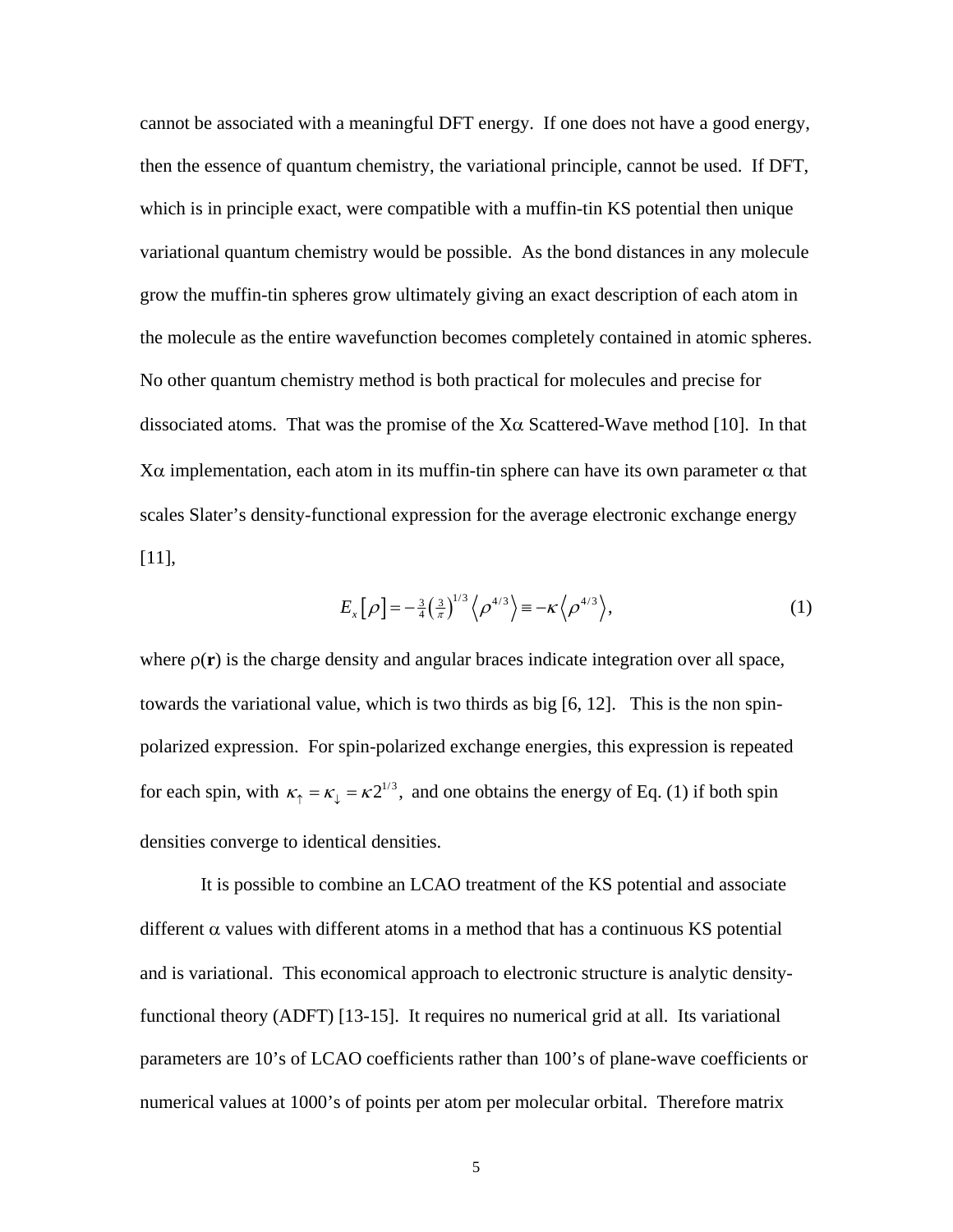elements and thus the total energy can be computed to machine precision. This approach enables calculations on the largest molecules that be treated using an all-electron TZP basis set [\[16\]](#page-32-15). Its functional form is restricted but its space of atomic parameters is rich. The potential of ADFT can be assessed through comparison to experiment and other theoretical methods.

If atoms of different elements have different  $\alpha$  values that extra dimension will not only affect the binding characteristics of molecules, but it will also affect the distribution of electrons within heteronuclear molecules. This will have perhaps its largest affect on dipole moments. The exchange energy, Eq. (1), is negative. If the  $\alpha$ value of an atom is increased electrons lower their energy by moving onto that atom. Similarly, decreasing its  $\alpha$  value will drive electrons away from an atom. The dipole moments might be so sensitive as to make the added dimension of element-dependent exchange in ADFT of no practical use. This work tests that possibility. While properties, including the dipole moment, are better if a bigger, more diffuse basis set is used for their computation than is used for geometry optimization [[17\]](#page-32-16), basis-set limit dipole moments [[18\]](#page-32-17) are not required for this assessment. The analysis is simpler if a single basis set is used for everything, particularly so, given our need for three basis sets in addition to the orbital basis set.

ADFT is only possible through variational fitting. The next section reviews variational fits of molecular Coulomb repulsion and the  $X\alpha$  exchange energy and shows precisely how the LCAO KS potential and orbitals are obtained variationally from a single energy that depends on element-specific  $\alpha$  values. The third section compares molecular dipole moments of a standard set of molecules computed with the flavors of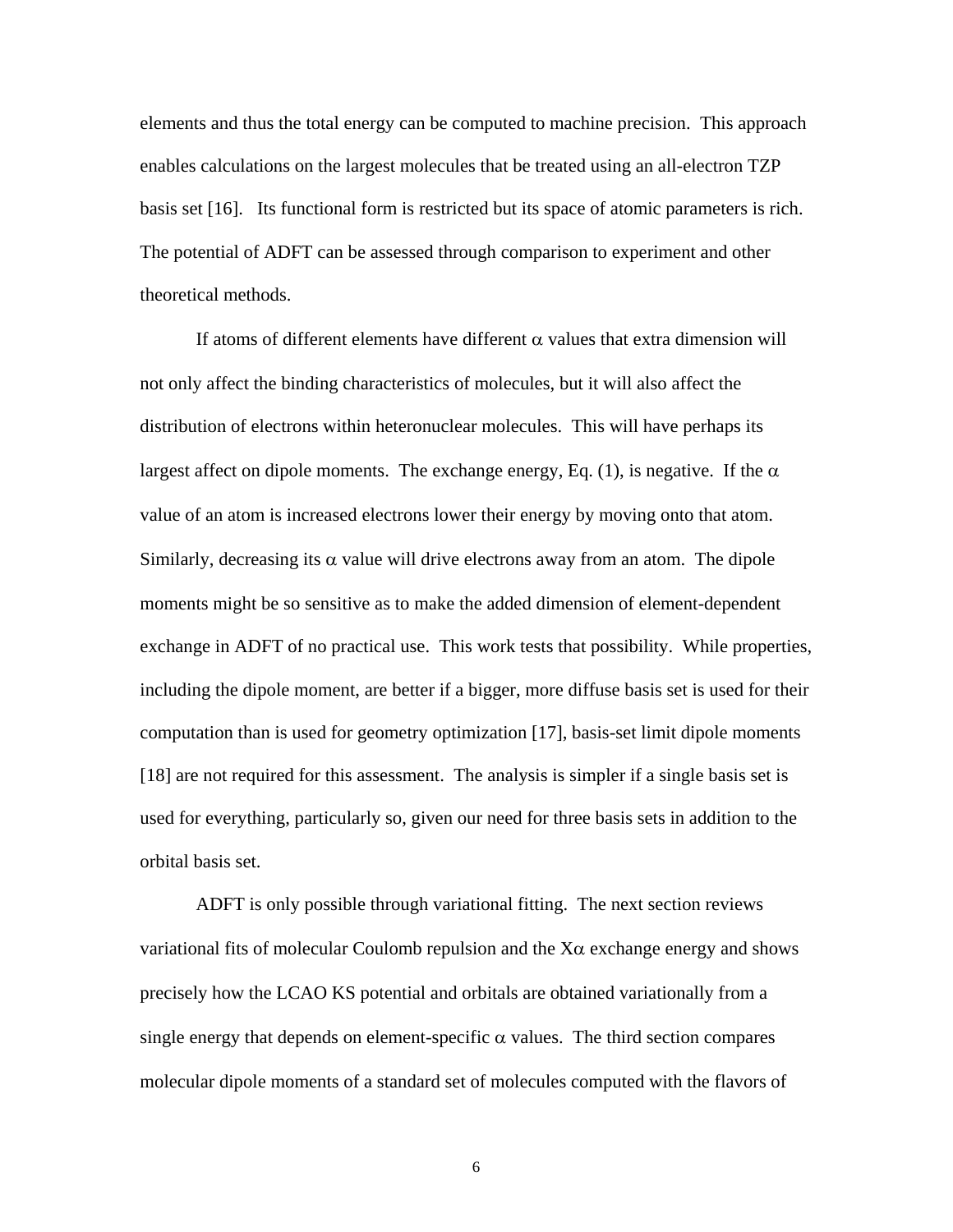ADFT considered so far. A problem is noted and a higher barrier to LCAO basis-set coalescence is needed to restrict the hydrogen orbital principally for the hydrogen atom if the spread of  $\alpha$  values it too great. The fourth section considers the effect of different  $\alpha$ values in the head and tail groups of  $NH<sub>2</sub>(CH)<sub>24</sub>NO<sub>2</sub>$  on its large dipole moment and compares with another calculation [\[19\]](#page-32-18). The final section contains concluding remarks.

#### **II. Variational fitting**

 One kind of electron-electron interaction that can be treated with ADFT is the self Coulomb repulsion of the electronic density,

<span id="page-7-2"></span><span id="page-7-0"></span>
$$
E_c[\rho] = \frac{1}{2} \langle \rho | \rho \rangle,\tag{2}
$$

where the Coulomb interaction,  $1/r_{12}$ , is indicated by the vertical line. As the density is the sum of the magnitude squared of occupied orbitals, this term can be treated directly in an N<sup>4</sup> LCAO method. Alternatively, given any approximation,  $c(\mathbf{r})$ , to  $\rho(\mathbf{r})$  a unique approximation to  $E_C$  [\[8\]](#page-4-2),

<span id="page-7-1"></span>
$$
E_c\left[\rho, c\right] = \langle \rho | c \rangle - \frac{1}{2} \langle c | c \rangle,\tag{3}
$$

contains no first-order error, relative to Eq. [\(2\),](#page-7-0) due to using the fit, *c*, to construct the approximate energy. An energy that is free of first-order errors is said to be robust [\[20\]](#page-32-19). Only robust energies can be made stationary, in this case with respect to variation,  $\delta c(\mathbf{r})$ , of the value of  $c(\mathbf{r})$  at any position **r**. This energy is stationary if

$$
\langle \delta c | \rho - c \rangle = 0, \tag{4}
$$

for all variations. Thus  $c = \rho$  everywhere, and in any fully variational context there is no difference between Eqs. [\(2\)](#page-7-0) and [\(3\).](#page-7-1) A robust fitted energy and the energy itself are identical if the fit is obtained variationally and the fitting basis set allows independent variations at every point in space.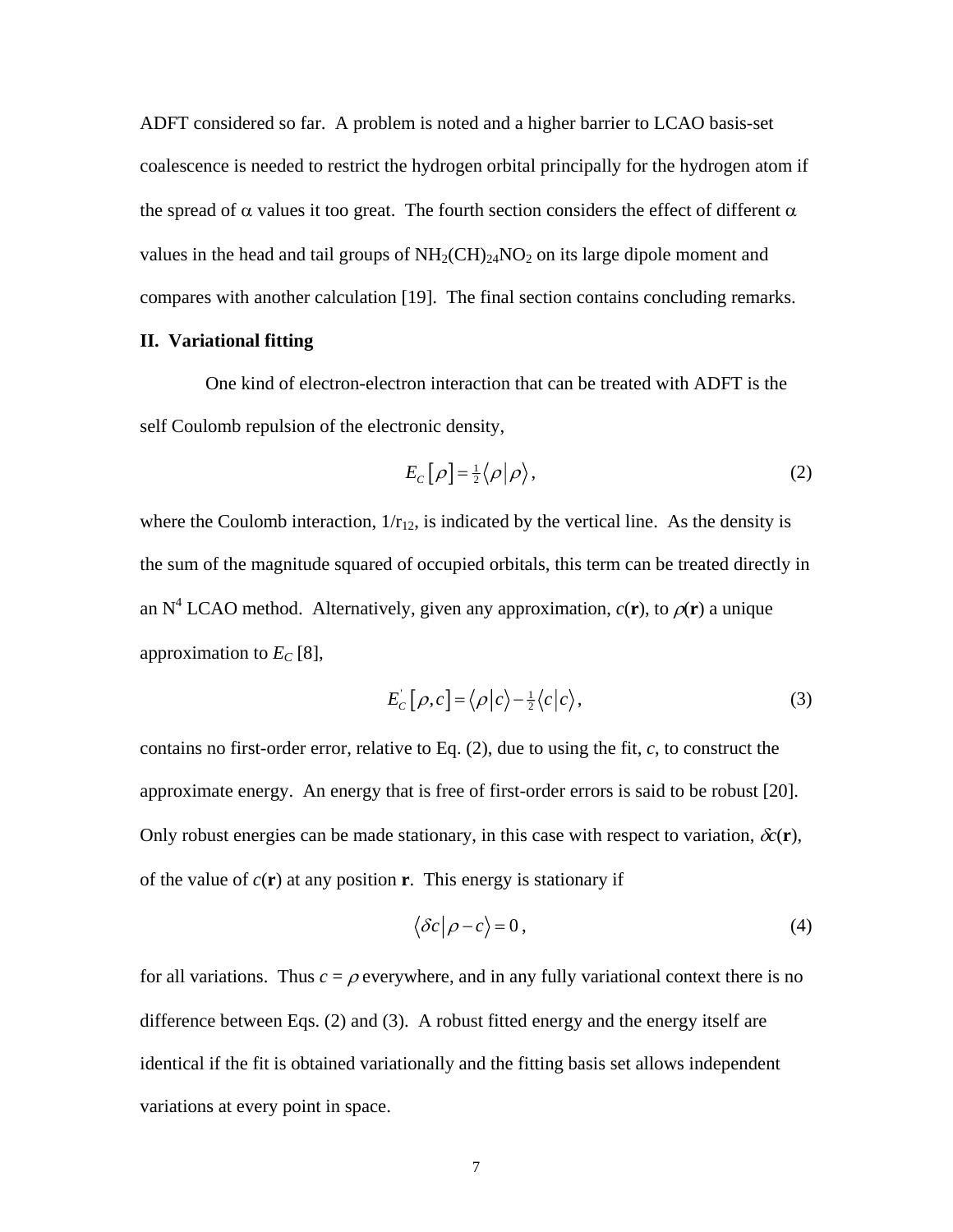It is also possible to treat Slater's  $X\alpha$  method analytically. A robust fitted

approximation to the integral of the four-thirds power of the density is expressed [\[21\]](#page-32-20),

$$
E_x[\rho, x, y] = -\kappa \left\langle \frac{4}{3} \rho x - \frac{2}{3} x x y + \frac{1}{3} y y \right\rangle.
$$
 (5)

The calculus of variations with respect to all but the density yields,

<span id="page-8-0"></span>
$$
\left\langle \frac{4}{3}(\rho - yx)\delta x - \frac{2}{3}(xx - y)\delta y \right\rangle = 0
$$
 (6)

If all variations are allowed then  $\rho = xy$  and  $x^2 = y$ . Thus  $x = \sqrt[3]{\rho}$ , and through the calculus of variations Slater's exchange energy is obtained precisely,

$$
E_x[\rho, x, y] = -\kappa \left\langle \frac{4}{3} \rho x - \frac{2}{3} x x y + \frac{1}{3} y y \right\rangle = -\kappa \left\langle \rho^{4/3} \right\rangle = E_x[\rho]. \tag{7}
$$

Note, the solution from the calculus of variations is unique, were we to solve

 $x^3(\mathbf{r}) = \rho(\mathbf{r})$  algebraically, then we would have obtained three solutions,

$$
x(\mathbf{r}) = \exp(2n\pi i/3)\rho^{1/3}(\mathbf{r}).
$$

 In the LCAO approach the orbitals, *c*, *x*, and *y* are all LCAO expressions. If finite basis sets are used, then full variation freedom is not allowed and Eqs. [\(3\)](#page-7-1) and [\(5\)](#page-8-0) are, respectively, approximate expressions for the Coulomb and exchange energy. Eq. [\(5\),](#page-8-0) multiplied by 2/3, has been used to obtain perfectly smooth ADFT potential energy surfaces using Gaussian basis sets [\[22\]](#page-32-21).

Different uniform  $\alpha$  values in the X $\alpha$  method could be handled by multiplying Eq. [\(5\),](#page-8-0) overall, by another  $\alpha$  or equivalently  $\rho$  in Eq. [\(5\)](#page-8-0) by  $\alpha^{3/4}$ . In the following, the character  $\alpha$  without superscript will be used to mean either or both of those possibilities and a function that can act on the LCAO density. An operator expression is needed when  $\alpha$  is divided according to the centers of both of the orbital basis functions that appear in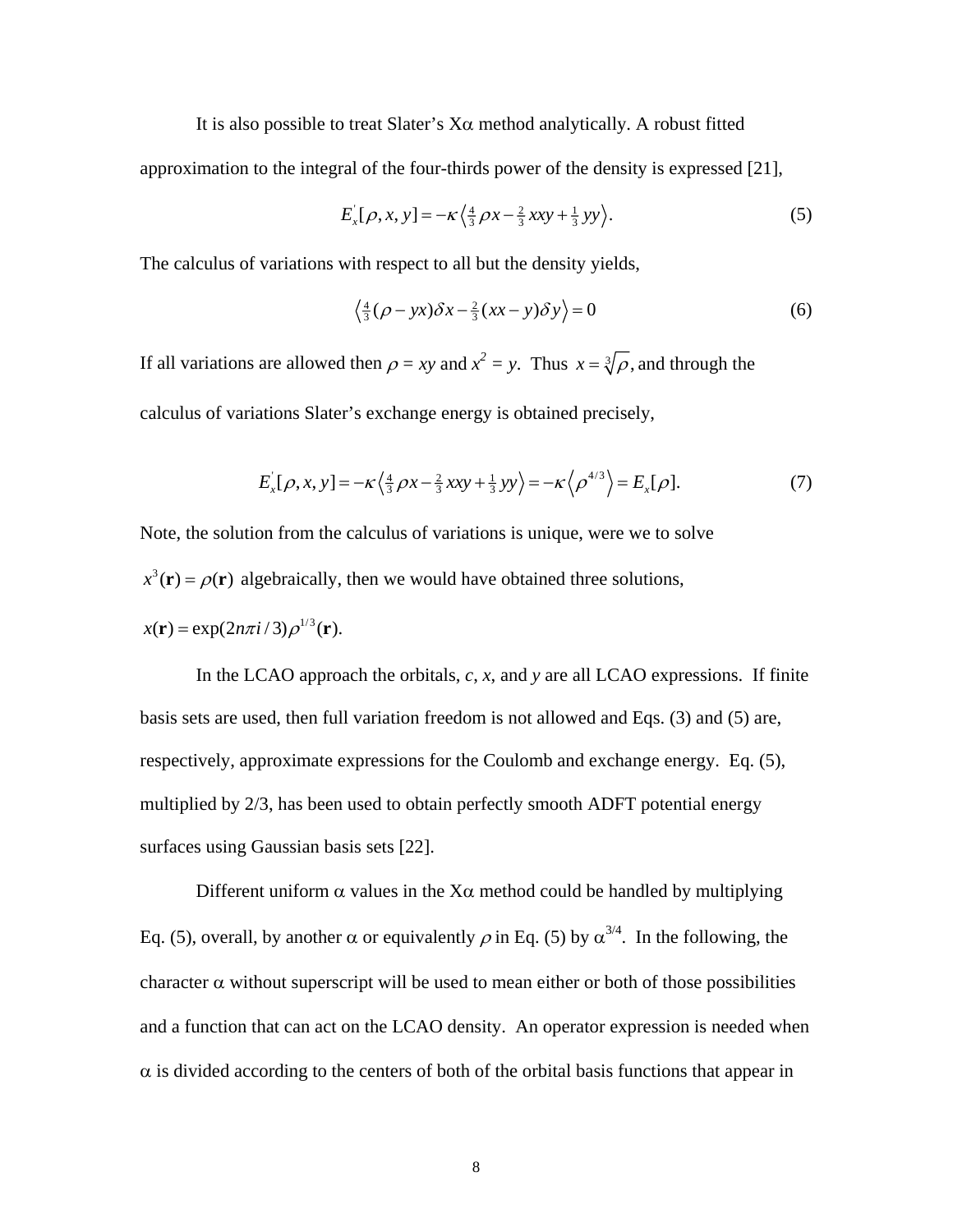each term of the LCAO density. Even in that case, the calculus of variations ensures that *x* is approximately the cube root of the appropriate quantity. As atoms separate the product of orbitals on different centers dies off as rapidly as the product of the two most diffuse Gaussians on the two centers. At infinite separation the molecular energies become the sum of the atomic energies given only by the  $\alpha$  value that we choose for the subset of two-center densities that share a common atomic center. In a recent ADFT realization each orbital basis function in the density is multiplied by the 3/8 power of  $\alpha$ chosen for the corresponding element [\[13\]](#page-5-1). Then each nonzero two-center density with different atomic centers has  $\alpha$  value corresponding to the geometric average of the two atomic values for each center. At large separations the two, different-center LCAO density components are zero, but there can be still long-range forces due to charge transfer, rarely if ever in a spin polarized calculation, or static dipoles on each atom, which can happen always.

The ADFT total electronic energy is,

$$
E[\rho, c, x, y] = \sum_{i} n_i \langle \phi_i^* \hat{h} \phi_i \rangle + E_c[\rho, c] + E_x[\alpha \rho, x, y]
$$
(8)

where  $n_i$  is the occupation number of orbital  $\phi_i(\mathbf{r})$  and  $\hat{h}$  is the one-electron part of the electronic Hamiltonian. In the following *c*, *x*, and *y* are single-center LCAO expressions and  $\rho$  is the two-center LCAO expression. Note that  $\alpha$  multiplying Eq. (1) corresponds to  $\alpha^{3/4}$  in this expression.

The derivative of the energy with respect to orbital coefficients,  $C_{\mu}^{i}$ , in the LCAO expression for each molecular orbital,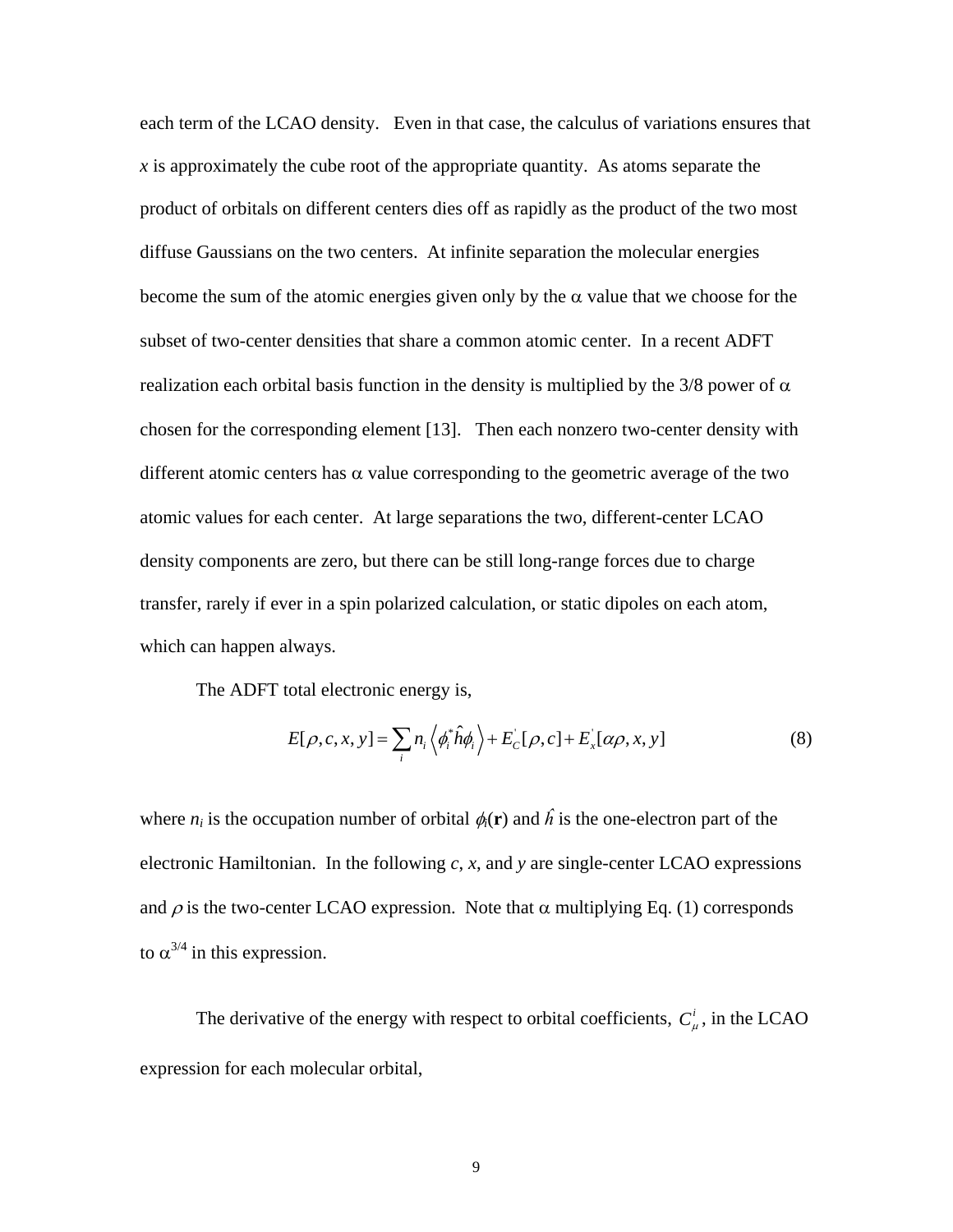<span id="page-10-0"></span>
$$
\phi_i(\mathbf{r}) = C^i_{\mu} u_{\mu}(\mathbf{r})
$$
\n(9)

where repeated indices are to be summed, yields the analytic Fock matrix,

$$
(h_{\mu\nu} + \mathbf{c} \cdot \mathbf{C}_{\mu\nu} - \mathbf{x} \cdot \mathbf{X}_{\mu\nu}) C_{\mu}^{i*}, \qquad (10)
$$

in the orbital basis with **c** and **x**, respectively, the LCAO fitting coefficients for the charge density and exchange-correlation part of the KS potential. **C** and **X** are the corresponding three-center Coulomb

$$
C_{ij} = \langle c | \phi_i^* \phi_j \rangle, \qquad (11)
$$

and overlap, exchange matrix elements,

$$
X_{ij} = 4\kappa \left\langle \alpha x \phi_i^* \phi_j \right\rangle / 3, \tag{12}
$$

which includes the factor  $4\kappa\alpha/3$  to make Eq. [\(10\)](#page-10-0) more compact. Note that at each step in the SCF process and at convergence the molecular orbital eigenvalues and eigenvectors are completely determined by **c** and **x** through the eigenvalue problem, which adds to Eq. [\(10\)](#page-10-0) the Lagrange multipliers ensuring orbital orthonormality.

 Variation of the energy with respect to charge-density fitting coefficients results in a set of equations,

$$
\langle \rho | c_i \rangle = \langle c_i | c_j \rangle c_j, \qquad (13)
$$

where a subscripted quantity outside an integral indicates an LCAO fit coefficient, however inside an integral a subscripted quantity indicates the basis function, can be solved for the fit [\[8\]](#page-4-2),

$$
c_i = \langle \mathbf{c} | \mathbf{c} \rangle_{ij}^{-1} \langle c_j | \rho \rangle. \tag{14}
$$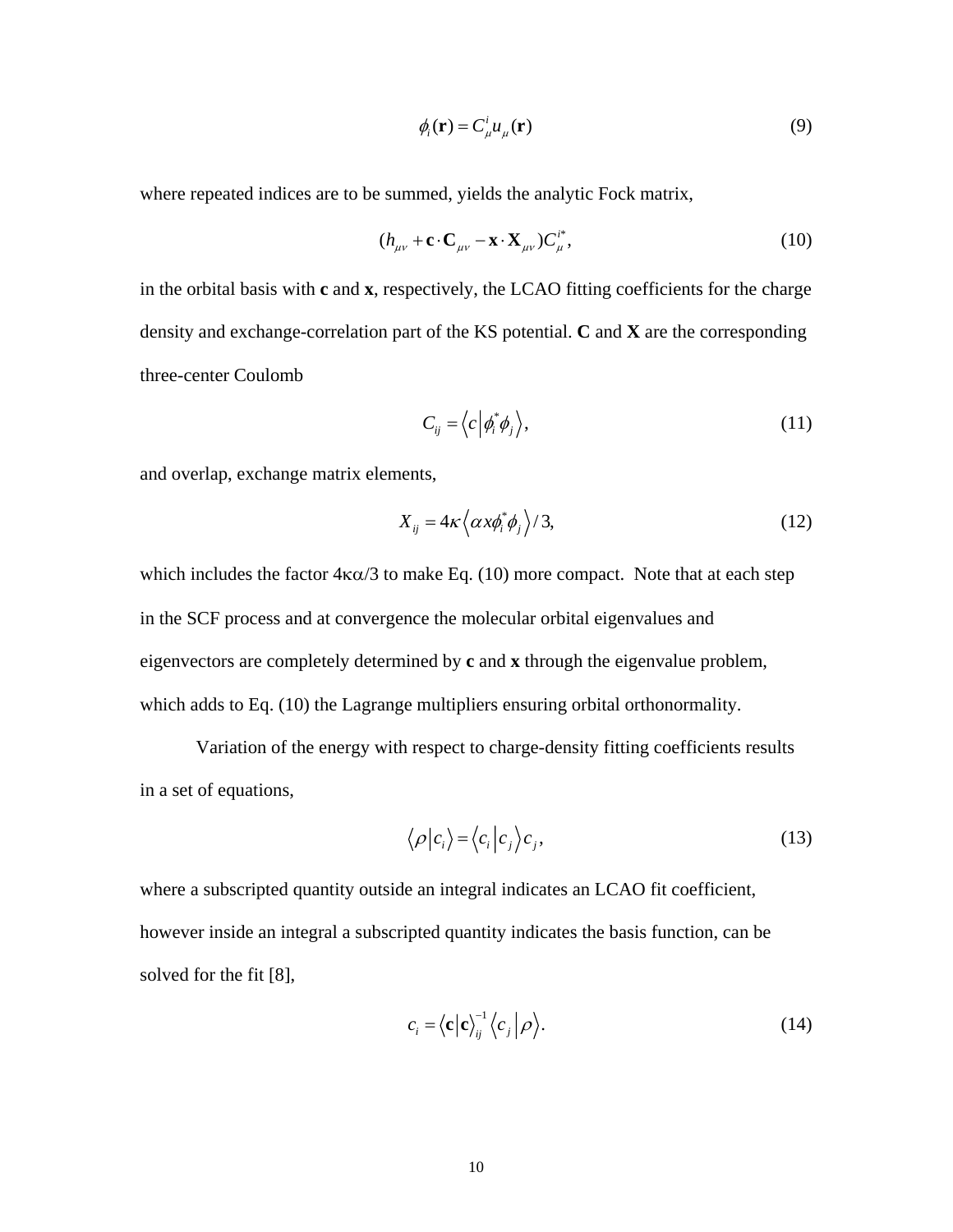Optionally, a Lagrange multiplier can be used to constrain the fit to have the proper amount of charge,  $\langle c \rangle = \langle \rho \rangle$ . Taking the variation of the energy with respect to coefficients of *y* and solving gives that fit,

$$
y_i = \langle \mathbf{y} \mathbf{y} \rangle_{ij}^{-1} \cdot \langle y_j x x \rangle.
$$
 (15)

Variation of the energy with respect to coefficients of *x* and using the above equation results in a set of equations,

$$
\left\langle \alpha \rho x_i \right\rangle = \left\langle x_i x y_j \right\rangle \left\langle \mathbf{y} \mathbf{y} \right\rangle_{jk}^{-1} \left\langle y_k x x \right\rangle, \tag{16}
$$

which can be solved by the time the SCF process is complete using only a single Newton-Raphson step each SCF cycle, with or without the constraint of another chargeconservation-like equality  $\langle xy \rangle = \langle \alpha \rho \rangle$ . All the calculations reported in this work use the two constraints. This equation also simplifies Eq. [\(5\),](#page-8-0)

<span id="page-11-0"></span>
$$
E_x^{\dagger}[\alpha \rho, x] = -\kappa \left[ \left\langle \frac{4}{3} \alpha \rho x \right\rangle - \frac{1}{3} \left\langle x x y \right\rangle \cdot \left\langle y y \right\rangle^{-1} \cdot \left\langle y x x \right\rangle \right]. \tag{17}
$$

Using Schwarz' historical HF  $\alpha$  values [\[23\]](#page-32-22) and standard orbital and fitting bases this gives a mean absolute error (MAE) for atomization energies of a standard set of 56 molecules [[24\]](#page-32-23) ranging from 15 to 20 Kcal/mole using various fitting an orbital basis sets [[13\]](#page-5-1). Alternatively one can choose  $\alpha$  to give the exact atomic (EA) energies for each element and basis-set combination. This gives a MAE on the *total* energy of these molecules that is a good as the best hybrid density-functional methods [\[15\]](#page-5-2). Because the  $\alpha$  values are adjusted to get the exact atomic energies for each basis set the spread in MAE of *atomization* energies is much smaller16-17 Kcal/mol. If the  $\alpha$ 's do not vary too much from element to element as they do if, for example, they are chosen to given exact homonuclear diatomic molecule binding energies [\[25\]](#page-32-24), then ADFT is computationally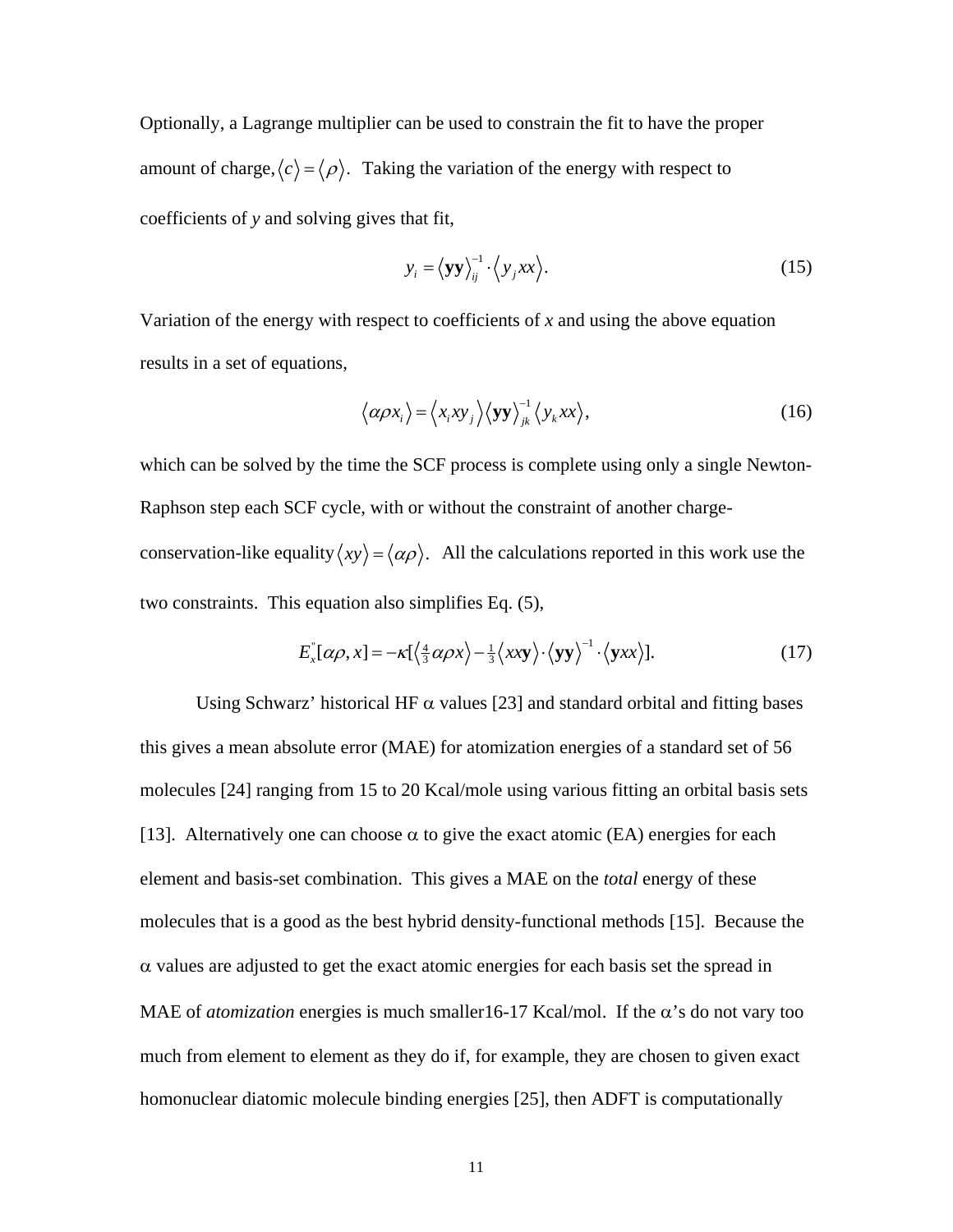stable and reliable for energies. Thus, it is appropriate to look at another property, the dipole moment.

### **III. Dipole Moments of the Extended G2 Set of Molecules**

Symmetry is used to compute molecular dipole moments,

<span id="page-12-1"></span><span id="page-12-0"></span>
$$
\mu_i = \left\langle \phi_j^* r_i \phi_j \right\rangle \tag{18}
$$

as efficiently as the energy [[26\]](#page-32-25) and its gradient [\[27\]](#page-32-26). If  $a_{i\lambda u}(\mathbf{r})$  is a component on atom *i* of a symmetry-adapted function transforming as irreducible representation (irrep)  $\lambda$  and row  $\mu$  and  $b_{i\lambda\mu}(\mathbf{r})$  is a component on atom *j* of the same or another symmetry-adapted function transform as the same row of the same irrep, then an invariant is formed by summing over all rows [\[28\]](#page-32-27),

<span id="page-12-3"></span><span id="page-12-2"></span>
$$
\sum_{\mu} a_{i\lambda\mu}(\mathbf{r}) b_{j\lambda\mu}(\mathbf{r})
$$
 (19)

This theorem means that self-consistent-field (SCF) integrals, derivatives and dipole moments need only be evaluated for symmetry-distinct bra-ket atomic pairs of LCAO basis functions. For the small molecules considered in this work the dipole moment is computed extremely rapidly even without this efficiency. The dipole moments are computed in the Cartesian basis [[29\]](#page-32-28) and transformed by a matrix multiply [\[30\]](#page-32-29) to the solid spherical harmonic basis of the ADFT calculation. There are only two orbital basis indices in Eq. [\(18\),](#page-12-0) so the computer time need to compute the dipole moment in any manner is insignificant.

 Fitting is well established in quantum chemistry and there are many choices for orbital bases and several choices for fitting basis sets. A package, A2, of basis functions for  $c(\mathbf{r})$  and  $x(\mathbf{r})$  (for fitting the VWN local-density functional [[31\]](#page-32-30)) was optimized [\[32\]](#page-32-12)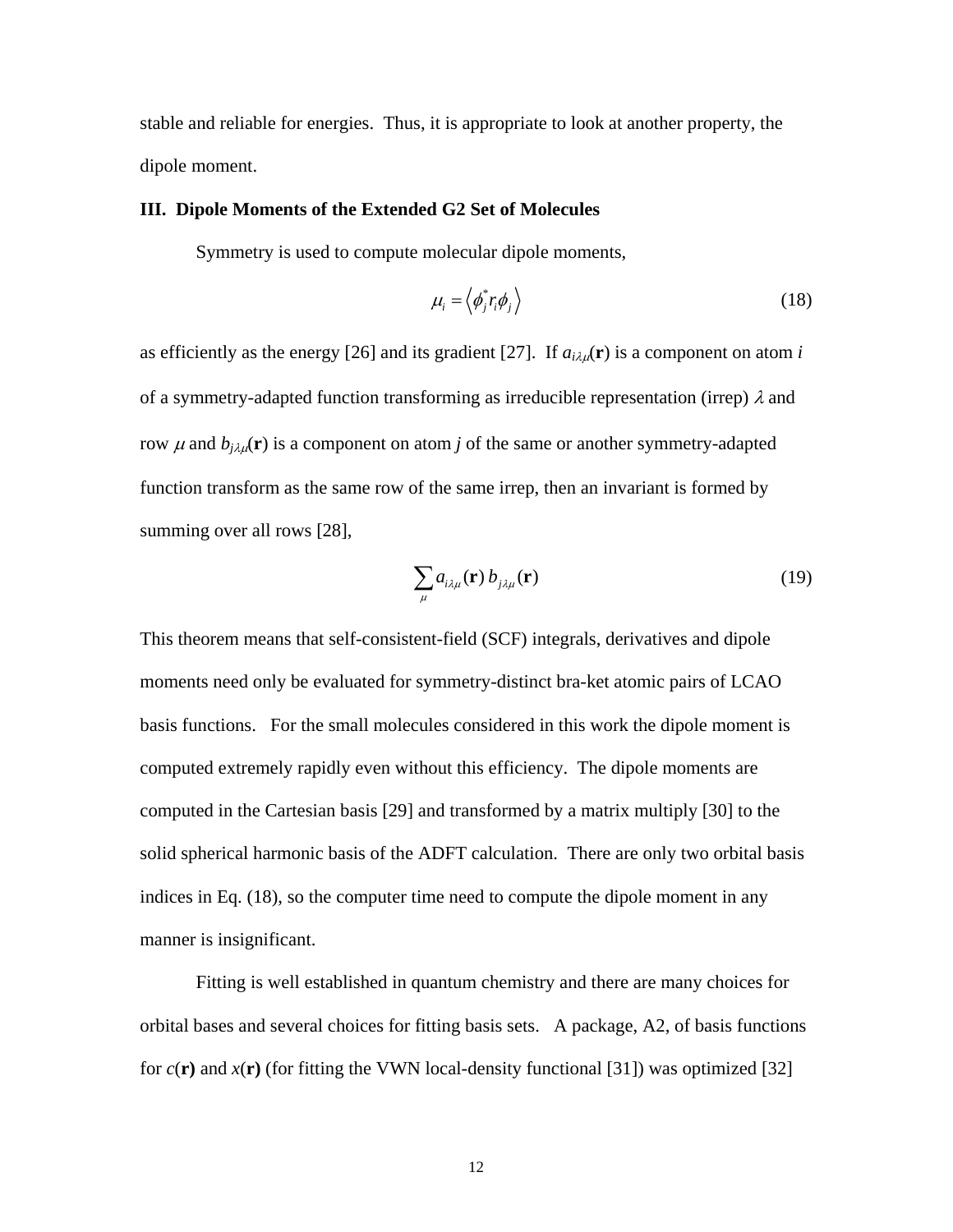<span id="page-13-1"></span><span id="page-13-0"></span>for use in DGauss [\[33\]](#page-32-13) with a valence DZP orbital basis set DZVP2. We use this DZP orbital basis and 6-311G\*\* [\[34,](#page-32-14)[35\]](#page-32-15), which is a TZP basis. Another valence TZP orbital basis set and a matched Resolution-of-the-Identity-J (RIJ) basis for *c*(**r)** is optimized for use with the Turbomole program [[36\]](#page-32-16).

<span id="page-13-2"></span> These basis sets, like all LCAO basis sets, are incomplete. Instead we rely on the variational principle and the stationary energy that it gives. Fitting basis functions of nonzero angular momentum are less important for fitting basis sets than they are for orbital basis sets. In the later basis they are essential to fit orbitals of nonzero orbital angular momentum. The density and thus the fits used to construct the KS potential are as a first approximation overlapping *s*-type, atomic functions [\[7,](#page-4-0)[10,](#page-5-3)[37\]](#page-32-31). It is important to get good *s*-type fitting basis sets. It is safest, and perhaps best, to scale the primative *s*type orbital exponents [\[8\]](#page-4-2) by 2, 2/3, and 4/3 to get the *s*-type basis for, respectively, the *c*, *x*, and *y* bases. This is correct in the single-zeta, separated, one-*s-*electron-atom limit. To supplement all scaled *s*-type basis we choose to use the RIJ non-*s* basis in all fitting bases used with the 6-311G\*\* orbital basis because it has one unit of angular momentum more than the alternative A2 basis. This combination is called TZP/RIJ. We choose to use the A2 non-*s c* basis for all fitting bases used with the DZP orbital basis. This smaller combination is called DZP/A2. A larger set of basis set combinations has been tested [[13\]](#page-5-1). Varying the orbital basis set has a much larger effect than any variation of fitting basis sets.

 The dipole moment computed by Eq. [\(18\)](#page-12-0) from orbitals and the KS potential that give a stationary energy is not necessarily stationary and therefore potentially less reliable than the total energy. It is important to examine the dependence of dipole moments on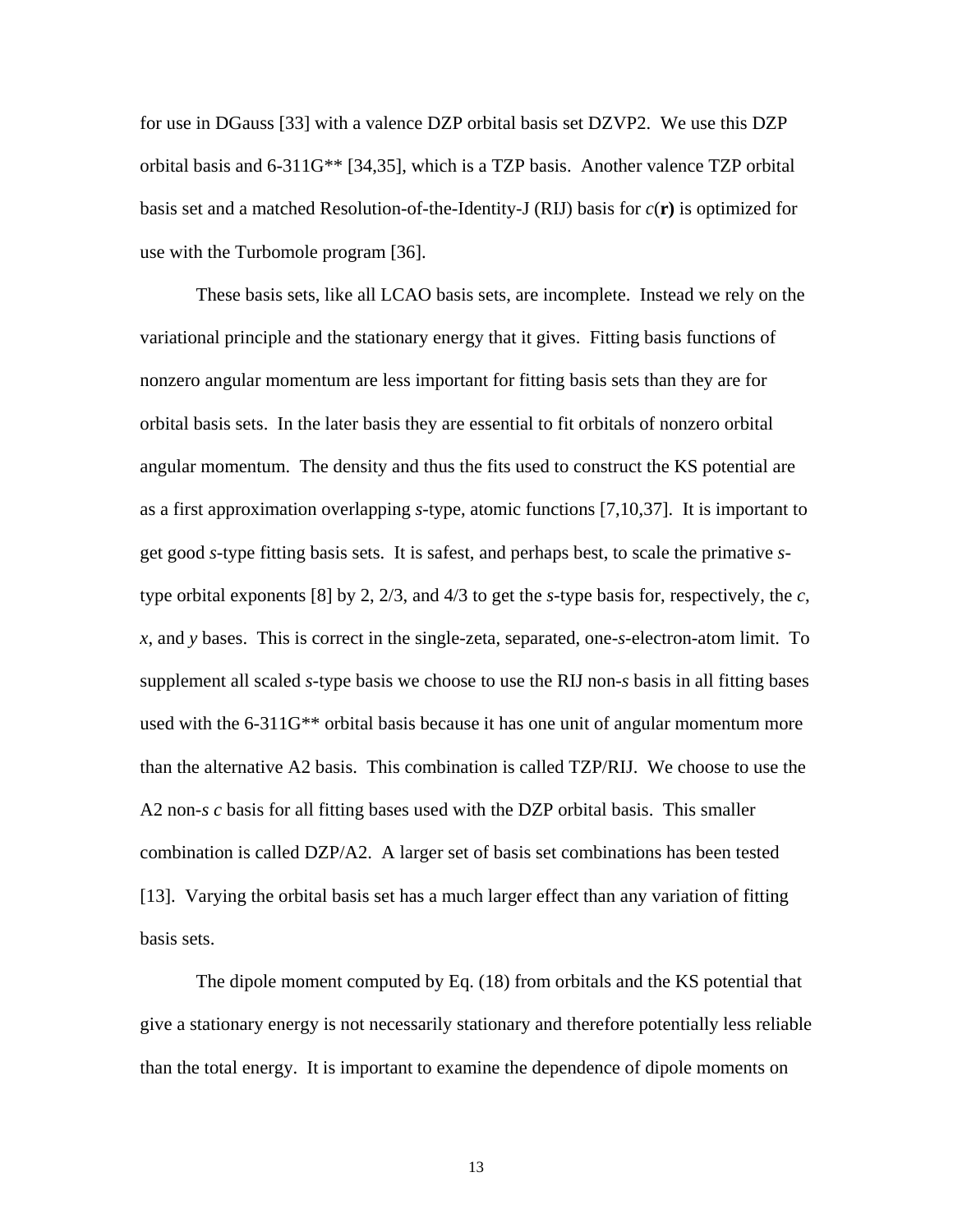<span id="page-14-0"></span>ADFT models. This work considers variation over the subset of molecules from the extended G2 set [\[38\]](#page-32-18), whose symmetry allows a nonzero dipole moment. They are listed in Table I, along with their symmetries. Some of these symmetries, including those of  $CH$ , OH, ClO, HS, and ClF<sub>3</sub>, which were mistakenly thought to have integral occupation numbers in higher symmetry, are different than as listed in our previous work [\[39\]](#page-32-19). Some molecules, including  $N_2H_4$ , CH<sub>3</sub>ONO and (CH<sub>4</sub>)<sub>2</sub>SO had different shape than those found by Curtiss, et al. [\(http://chemistry.anl.gov/compmat/g2-97.htm\)](http://chemistry.anl.gov/compmat/g2-97.htm), and have been corrected. These differences are Jahn-Teller-like energy differences and do not significantly lower the variational energies and thus do not significantly affect the conclusion of our previous work, but they do significantly affect the dipole moments. We say Jahn-Teller-like in this context because atoms and diatomic molecules cannot distort to remove degeneracy, but their ADFT density will distort to remove degeneracy unless constrained to be symmetric [[26,](#page-12-1)[40\]](#page-32-20).

<span id="page-14-1"></span>The third column in Table I gives the TZP (6-311G\*\*) B3LYP [[41,](#page-32-21)[42\]](#page-32-32) dipole moments computed using Gaussian03 [\[43\]](#page-32-22). All dipole moments are given at the optimized geometry for each basis set and method. All ADFT calculations start at one molecular geometry and superposed spherically symmetric atomic KS potentials from which the calculations converged to the desired structure. The listed molecular symmetry is used in all ADFT calculations. The ADFT results are given in the last three columns. HF  $\alpha$  values are those that give the numerical HF energy for each element [\[23\]](#page-11-0). Exact atomic (EA)  $\alpha$  values give experimental atomic energies when used in ADFT atomic calculations [[15\]](#page-5-2). Optimized (Opt)  $\alpha$  values minimize the MAE DZP/A2 error in atomization energies of the extended G2 set of molecules [\[39\]](#page-14-0).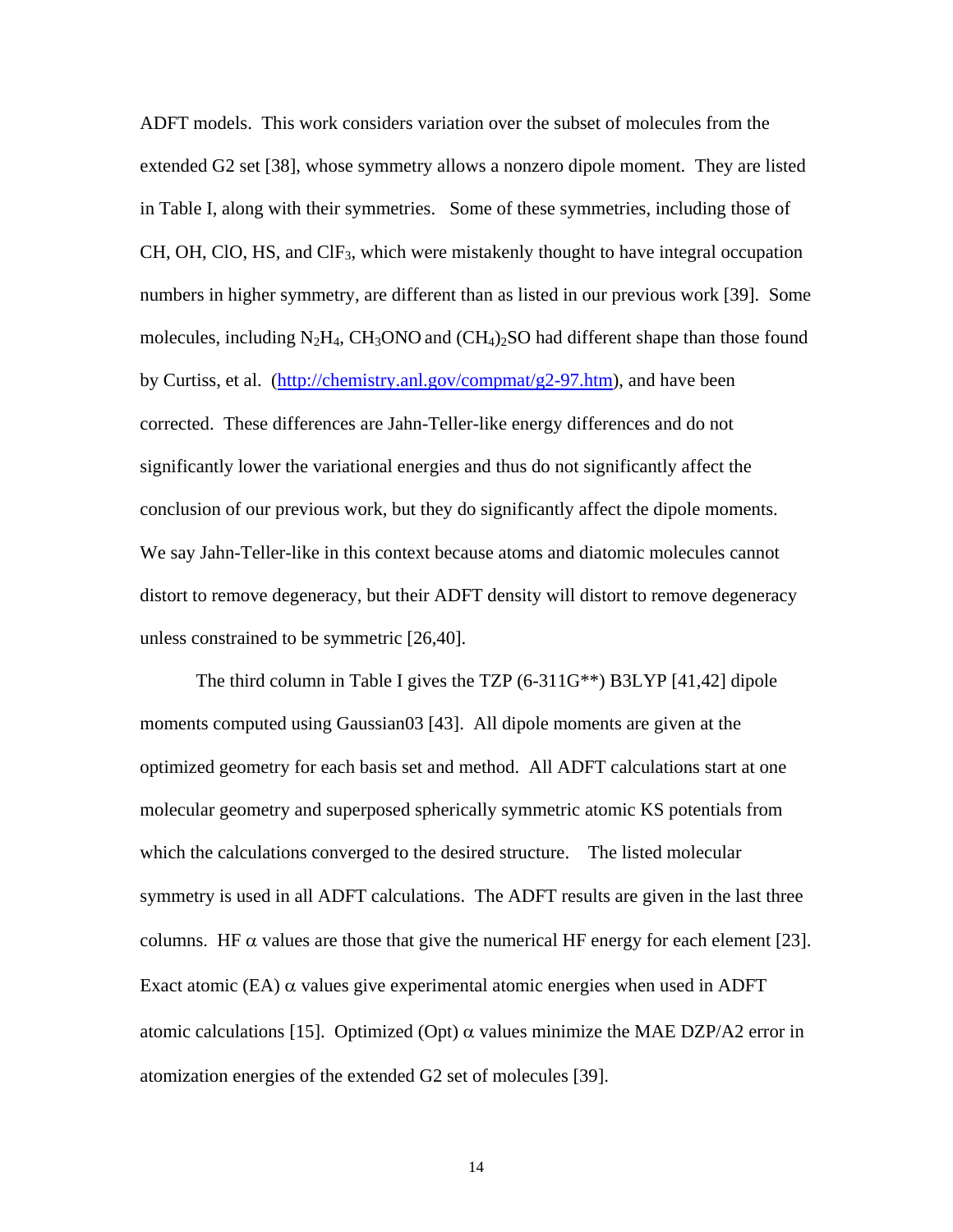Table II lists the error in the magnitude of the dipole moments using different fits for exchange-only DFT. The dipole moment is a vector quantity. We compare magnitudes of the dipole moments. For small dipole moments we will underestimate the error of dipole moments that change sign or direction, but this is not a concern for the large differences that dominate our measures of correlation. The first column gives the difference between an  $N^4$  calculation and a calculation using the DGA1 charge density fitting basis (with DensityFit keyword) and the TZP orbital basis of Gaussian03. These calculations used the default fine grid (pruned 75, 302 grid) with about 7000 points per atom. Using the larger ultrafine grid (99, 590 grid) the dipole moments change by at most 0.0002 Debye. Thus they are converged with respect to numerical grid size for purposes of the following comparisons. The second column gives the difference between the  $N^4$  calculation and the ADFT calculation using the TZP/RIJ basis combination. The mean error and mean absolute error (MAE) are quite small for both  $N<sup>3</sup>$  calculations. The MAE's are less than 0.1 Debye. On average the dipole moments obtained using the density fitting option are slightly smaller those obtained with direct  $N^4$  calculation. The ADFT errors are twice as big as the DensityFit errors. The third column uses the smaller DZP/A2 basis combination. The size of the dipole moment error and the name of molecules of the extreme outliers are listed in the final four rows of the table. The molecules that most over-estimate dipole moments have only first-row atoms. Those that most underestimate dipole moments have second-row atoms. Both ADFT calculations have the same molecule ClNO with the largest too-small fitted dipole moment. Most likely these errors are systematic and can be improved, but even at this stage of development ADFT dipole moments are acceptable. The DZP/A2 basis combination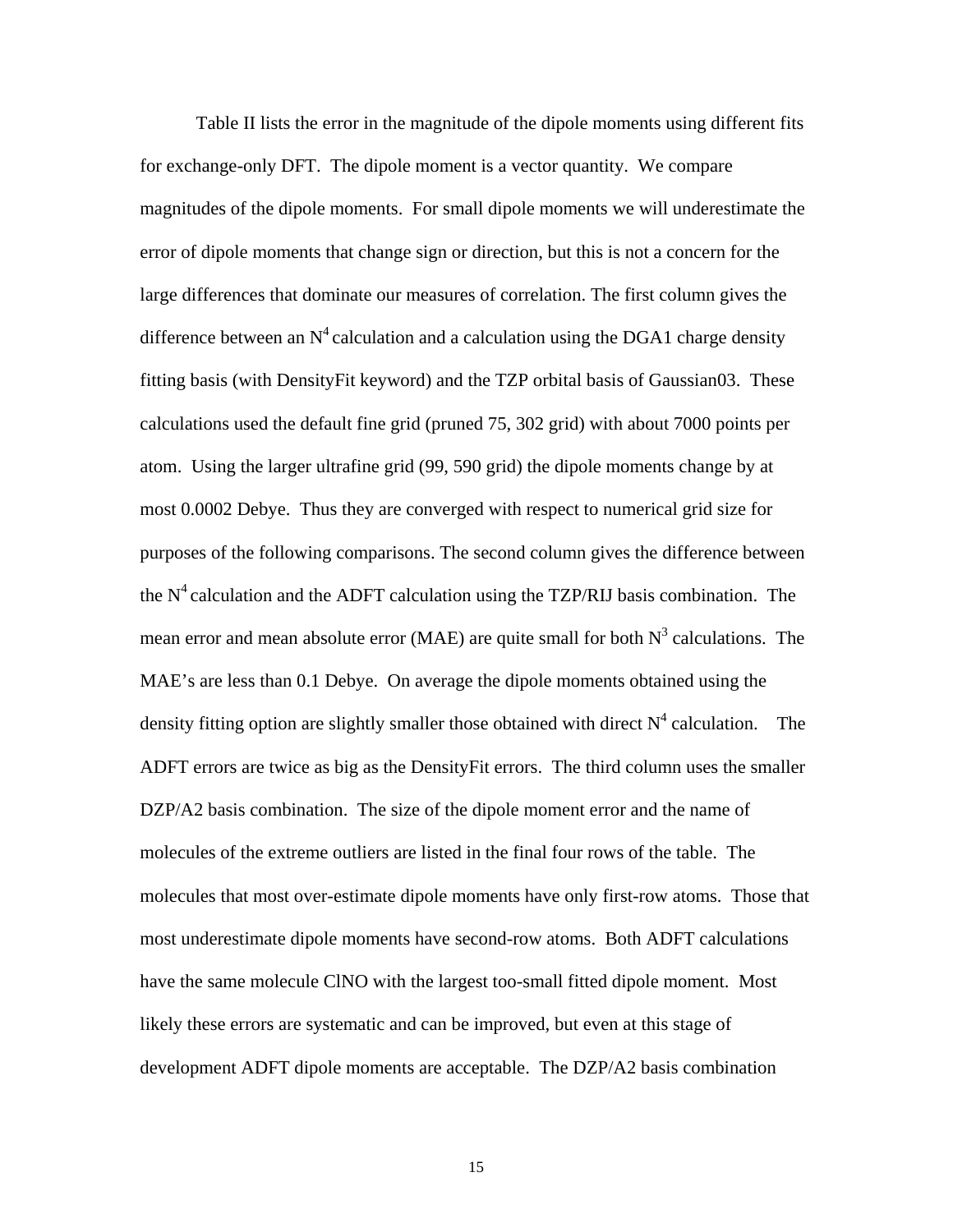considerably under-predicts the dipole of LiF. LiF is the maximal outlier for many other ADFT models also when compared with experiment. (See Table IV).

Table III assumes B3LYP/TZP to be a possible target for ADFT. In the second column ADFT with exchange only,  $\alpha = 2/3$ , and the TZP/RIJ basis combination is compared to this target. The third column uses the same methodology, but with  $\alpha = 0.7$ [[4\]](#page-3-1). This is slightly different from the best uniform  $\alpha$ , 0.7065 for basis TZP/RIJ and 0.698 for basis DZP/A2 obtained by minimizing the mean absolute error (MAE) of atomization energies with respect to this parameter over the G2 set of molecules [\[14\]](#page-5-4). Judging from mean error and MAE 0.7 is a better choice of  $\alpha$  value than 2/3. On the other hand, judging from the extreme outliers 2/3 is the better choice. The third column uses the historical  $\alpha$  values, which give the HF energies in numerical calculations [\[23\]](#page-11-0). The fourth column uses the  $\alpha$  values that give exact atomic energies for the TZP/RIJ basis combination [[15\]](#page-5-2). The fifth column uses the  $\alpha$  values that with the DZP/A2 basis combination minimizes the MAE of atomization energies over the G2 set of molecules [[39\]](#page-14-0). All measures: mean error, mean absolute error, maximum error and minimum error indicate that B3LYP is closest to the uniform  $\alpha$  ADFT models. Again all molecules that have the largest errors include second-row atoms. In this case they all include the highest atomic-weight atom chlorine for which gradients of the density, and perhaps gradient corrections in B3LYP, are the largest.

The optimum  $\alpha$  values of the last column of Table III are absolutely well defined but are also a bit problematical. The most over-estimated dipole moment is for BeH. There is only one molecule in the extended G2 set that has Be. So given an optimal  $\alpha$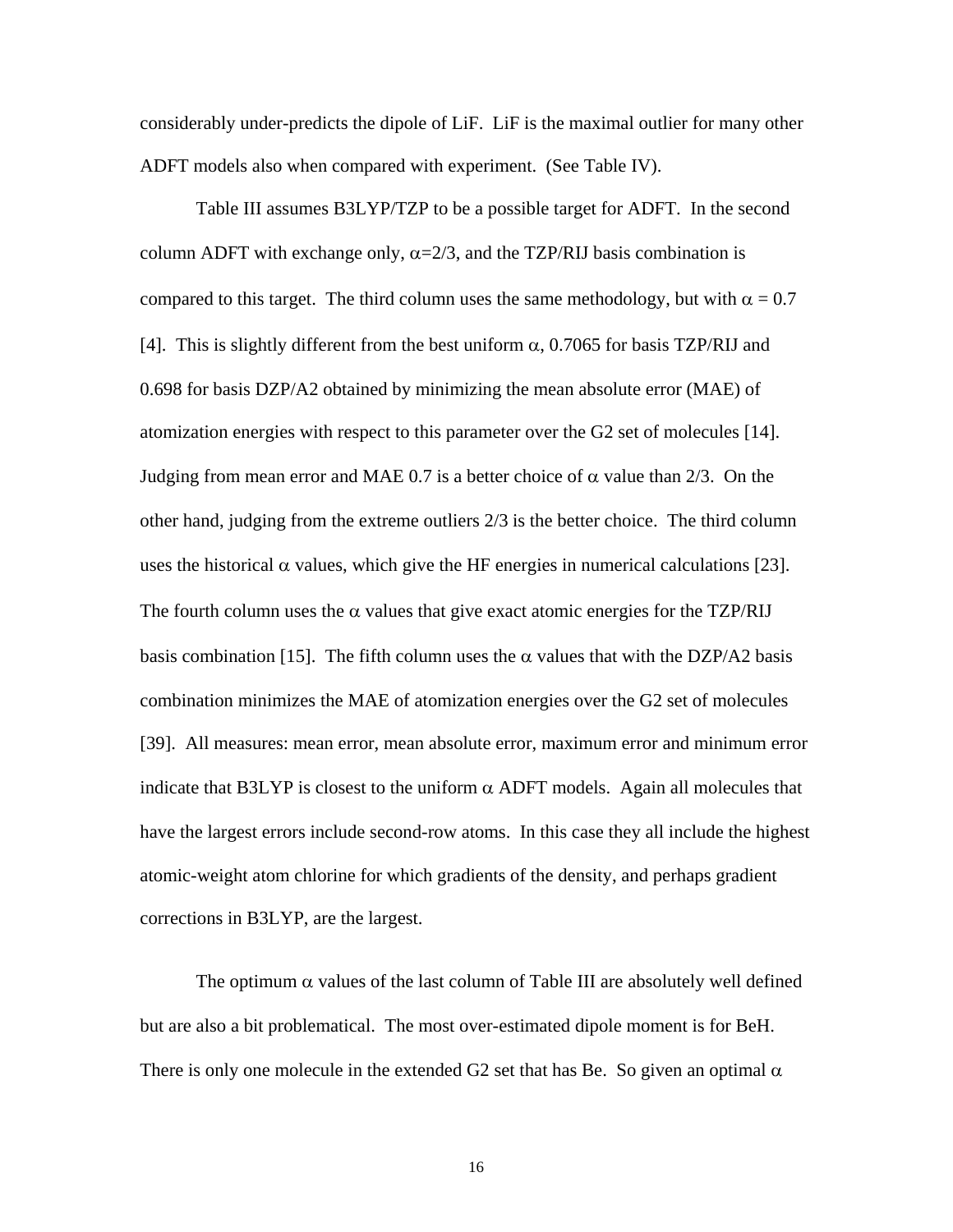value for the set of hydrogen-containing atoms, the beryllium α value will be the value that exactly gives the BeH bond energy. A better choice would be to split the difference and miss the dipole moment less and the atomization energy more. Expanding our database as we do with this work and reoptimizing the elemental  $\alpha$  values would make them more uniform. That is essential in our model that uses the geometrical mean of alpha values. These values of  $\alpha$  cannot be used with the TZP/RIJ basis combination. For calculations on NH<sub>3</sub>, CH<sub>3</sub>NH<sub>2</sub>, ethylamine, and  $(CH_3)$ <sub>2</sub>CH it is straight down hill for an H atom to fall into a C or N atom to a distance of 0.6 Angstroms at which point the SCF process dies. In this flavor ADFT wants to use the H orbital as a heavy-atom  $sp<sup>3</sup>$  orbital thereby lowering energy due to a higher  $\alpha$  value. This same coalescence was seen in an Opt  $\alpha$  DZP/A2 calculation in molecular-dynamics simulations of vibrationally excited PETN collisions [\[44\]](#page-32-17). Superposed basis sets are always a problem in the LCAO method and atoms must stay separated, *e.g.,* because uncontracted valence orbitals of each atom typically span the same space if the basis sets are multiple-zeta and balanced. Most of the time LCAO basis-set-superposition errors are small and decrease with the size of the basis set. We expect, but have not exhaustively verified, that that is the case in ADFT when atoms are separated by chemical and further distances. In any event, in ADFT this problem is potentially most significant only for H, which has the largest  $\alpha$  value and no core electrons to independently provide separation.

This problem can be lessened without further limiting the differences in atomic  $\alpha$ values that are allowed. A barrier that prevents coalescence in ADFT can be achieved simply by choosing the two-center  $\alpha$  value to be the minimum of both atomic values. Such a change will benefit EA calculations. They overestimate the atomization energy of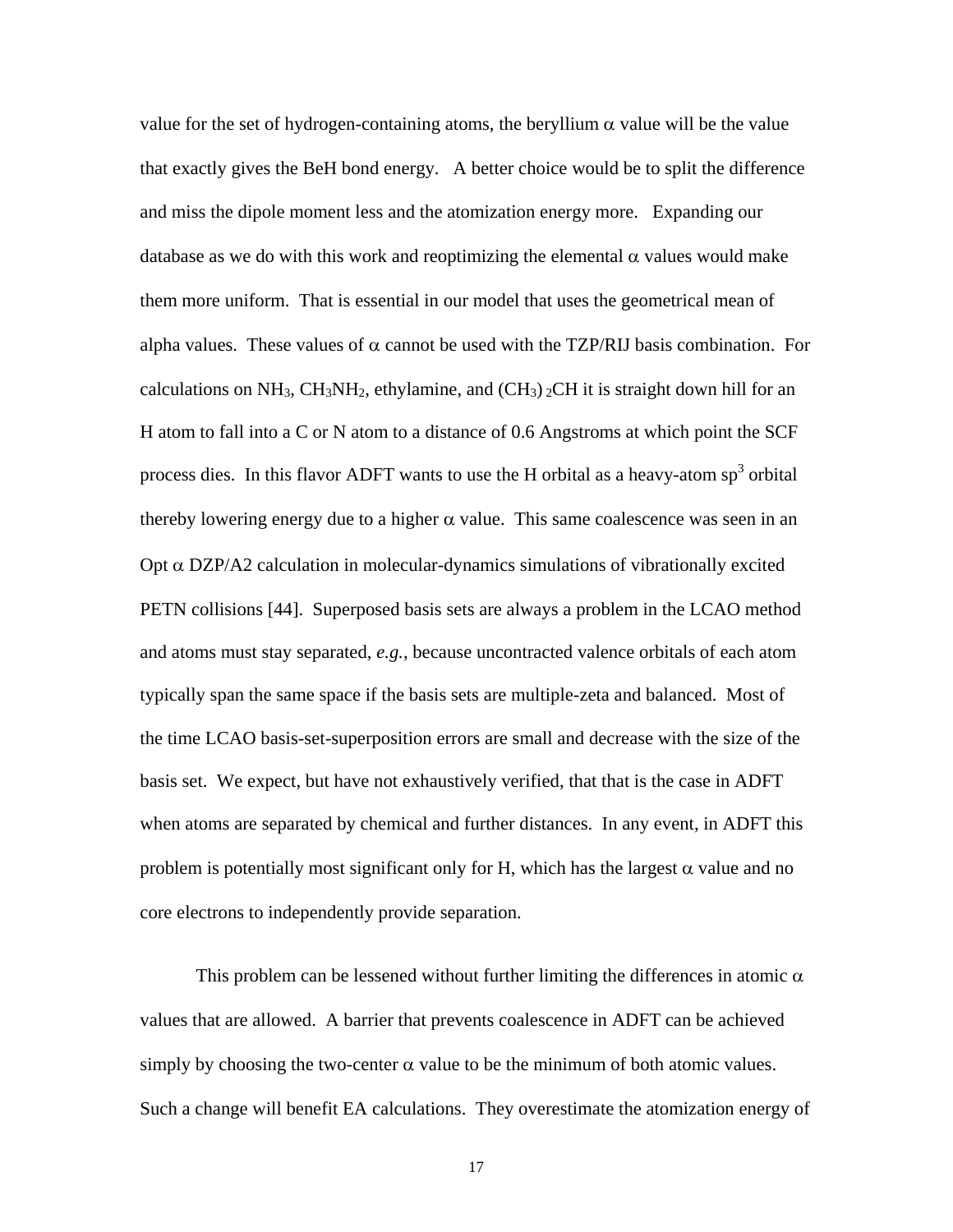the extended G2 set with a mean error of 25 Kcal/mole [[39\]](#page-14-0). Lowering the two-center  $\alpha$ values will reduce the molecular energy without affecting at all the one-center terms in the LCAO density that exclusively determine the atomic energies. Thus increasing the barrier to basis-set coalescence will also lower the EA mean error. The code has been changed, but this work reports on ADFT calculations as previously defined.

<span id="page-18-0"></span>Table IV is like Table III but takes experiment as the target for ADFT. The experimental data is from Ref. [\[45\]](#page-32-31). Only 83 of the 107 molecules of Table I have experimental dipole moments listed in that book, so our averages are over that subset. In this case the ADFT mean and mean absolute errors are quite good. For the first time an ADFT model,  $\alpha = 0.7$ , on average overestimates the target dipole moments. The worst comparison with experiment is for the Opt  $\alpha$  model, this data favors none of the other four models over another. This time, in contrast to the other comparison tables, the dipole moments of a chlorine-containing molecule have their dipole moments maximally overestimated and first-row-element molecule LiF has its dipole moment maximally underestimated by the four ADFT models that give better dipole moments in comparison with experiment. Compared to experiment the first four models are comparable. In contrast to Table III, which compares to B3LYP, all four MAE errors round to 0.2 D. Element-dependent exchange is a new, and perhaps useful, dimension in electronic structure calculations.

#### **IV.** Dipole moment of  $NH_2(CH)_{24}NO_2$

ADFT works well for molecular standards, but would appear to have a problem, however, with long "conducting" molecules. Changing the value of  $\alpha$  of an atom in a molecule makes it give or take electrons to or from the rest of the molecule. There might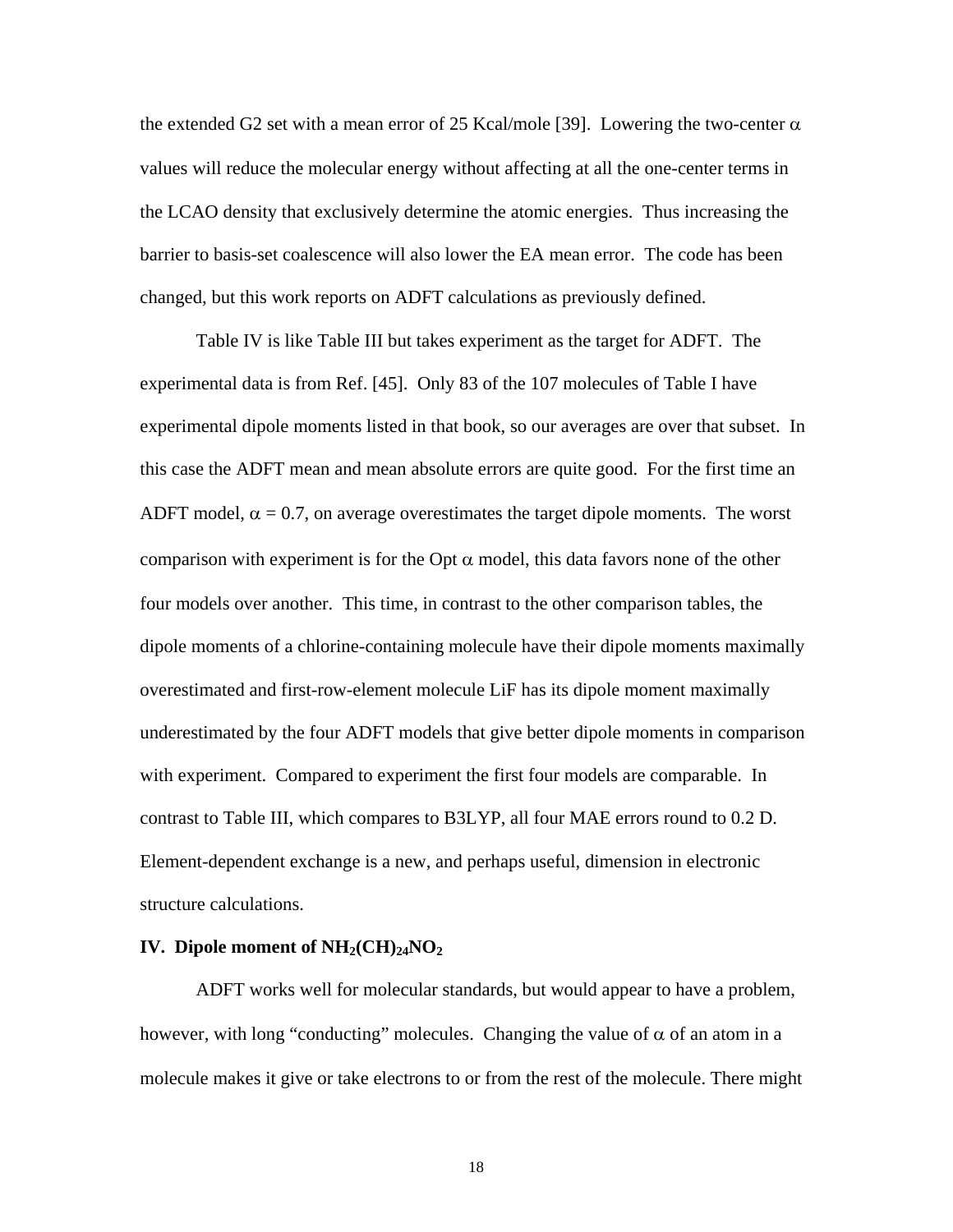be huge effects on the dipole moment of two atoms connected by a long conducting wire if there is a relative change in the two values of  $\alpha$  at the ends of the molecule. Undoped trans-polyacetylene is not a metal because of Peierls dimerization, the magnitude of which is underestimated in DFT, likely because of the underestimation of the HOMO-LUMO gap in DFT [[46\]](#page-32-33). Similarly one would expect polarization to be overestimated in DFT [\[29\]](#page-12-2). Such an analysis is consistent with calculations [\[19\]](#page-7-2) on the push-pull  $\pi$ conjugated molecule  $NH<sub>2</sub>(CH)<sub>24</sub>NO<sub>2</sub>$  which show that DFT calculations greatly overestimate the dipole moment, polarizability, and hyperpolarizabilities of this molecule relative to HF-based MP2. The dipole moments from these calculations are given in the first two rows of Table V. The basis sets are not polarized and the  $\alpha = 2/3$  calculation is performed at the MP2 geometry. The DFT dipole moment is two and a half times as large as the MP2 dipole moment. This spectacular difference is perhaps even underestimated because the dimerization that one would find in a DFT optimization is expected to be less than the MP2 dimerization. The use of exact exchange via an optimized effective potential in a DFT method does correct this problem [[47\]](#page-32-19), but this work is an assessment of ADFT, not DFT.

The ADFT dipole moments for  $NH<sub>2</sub>(CH)<sub>24</sub>NO<sub>2</sub>$  are given in the last six rows of the Table. The moments are calculated at the optimized geometry of each model. The relevant parameter for testing whether or not variable  $\alpha$  values in ADFT forces large transfers of electrons is the difference between the values on the two hydrogen atoms on one end of the molecule and values on the two oxygen atoms at the other end of the molecule. That different is listed in the third row of the table. Remarkably there is essentially no effect. The TZP moments are about ten percent smaller than the DZP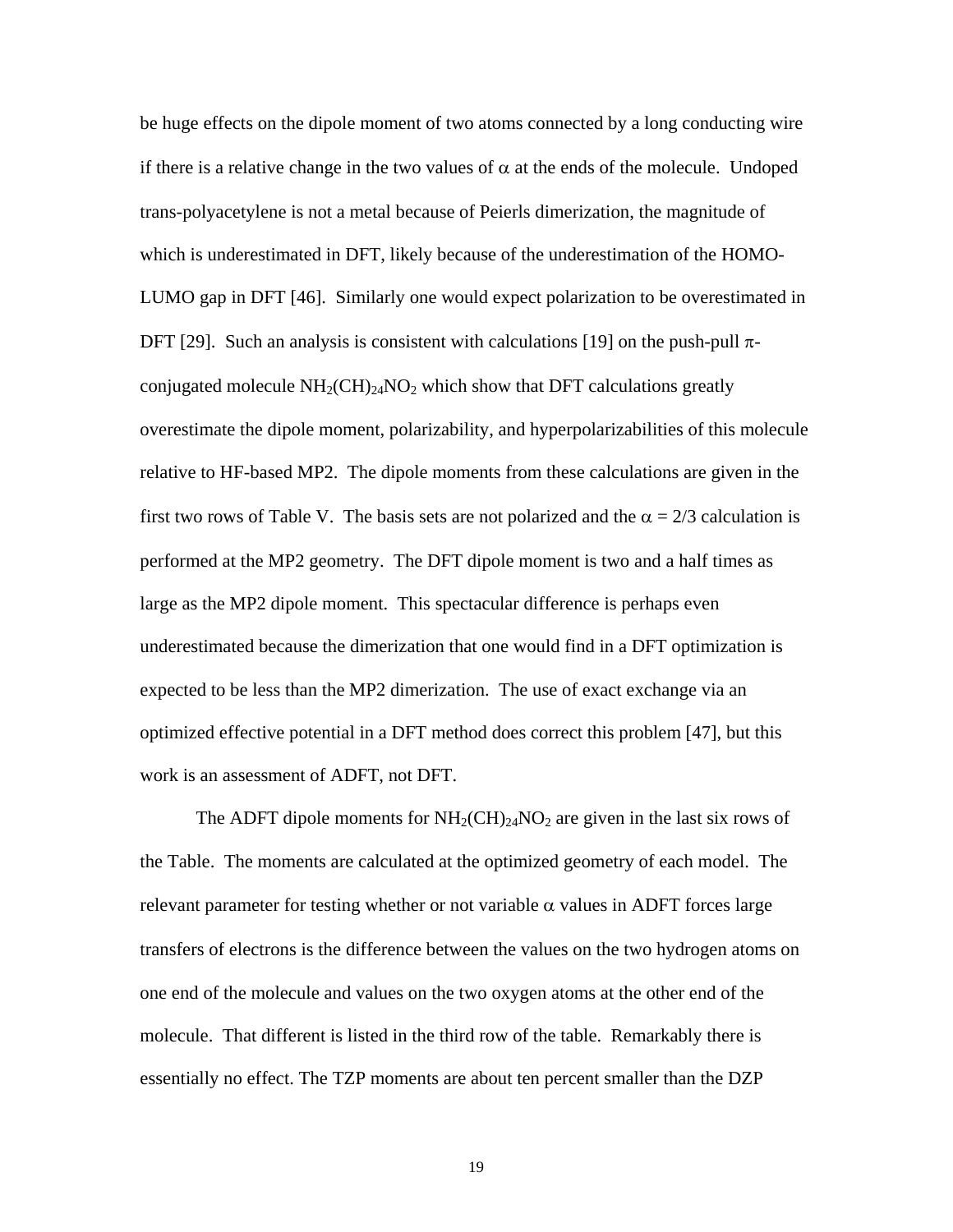moments. Within each basis-set combination the middle difference in  $\alpha$  values (Exact Atomic) yields the largest dipole moment.

### **V. Conclusions**

 We have examined the performance of ADFT for predicting molecular dipole moments. The MAE in the dipole moment of the extended G2 set of molecules simply due to fitting the KS potential is less than 0.1 Debye. B3LYP dipole moments most closely match the dipole moments from the uniform-exchange ADFT models. That is not the case for our comparison with experimental dipole moments. Thus the extra dimension of element-specific exchange in ADFT may be generally useful in quantum chemistry.

The dipole moment of  $NH<sub>2</sub>(CH)<sub>24</sub>NO<sub>2</sub>$  is largely unaffected by different nonuniform  $\alpha$  ADFT models. Different values of  $\alpha$  on the ends of the molecule do not affect the total dipole moment much, if at all. Changing  $\alpha$  values in ADFT apparently only affects the charge distribution locally, but, of course, all local differences sum up to the global differences between the ADFT models corresponding to the differences between the columns of Table I.

ADFT combines some advantages of both conventional *ab initio* and conventional DFT calculations, but has limitations including, so far, the inability to compute gradient corrections. For energetics this limitation can be overcome through element-dependent  $\alpha$ values. Variable  $\alpha$  values do not significantly affect dipole moments. Similarly, DZP dipole moments are weakly dependent choice of density functional or correlation method for standard molecules [\[48\]](#page-32-21). ADFT seems a viable method for obtaining densityfunctional dipole moments of molecules with reasonable accuracy in a reasonable amount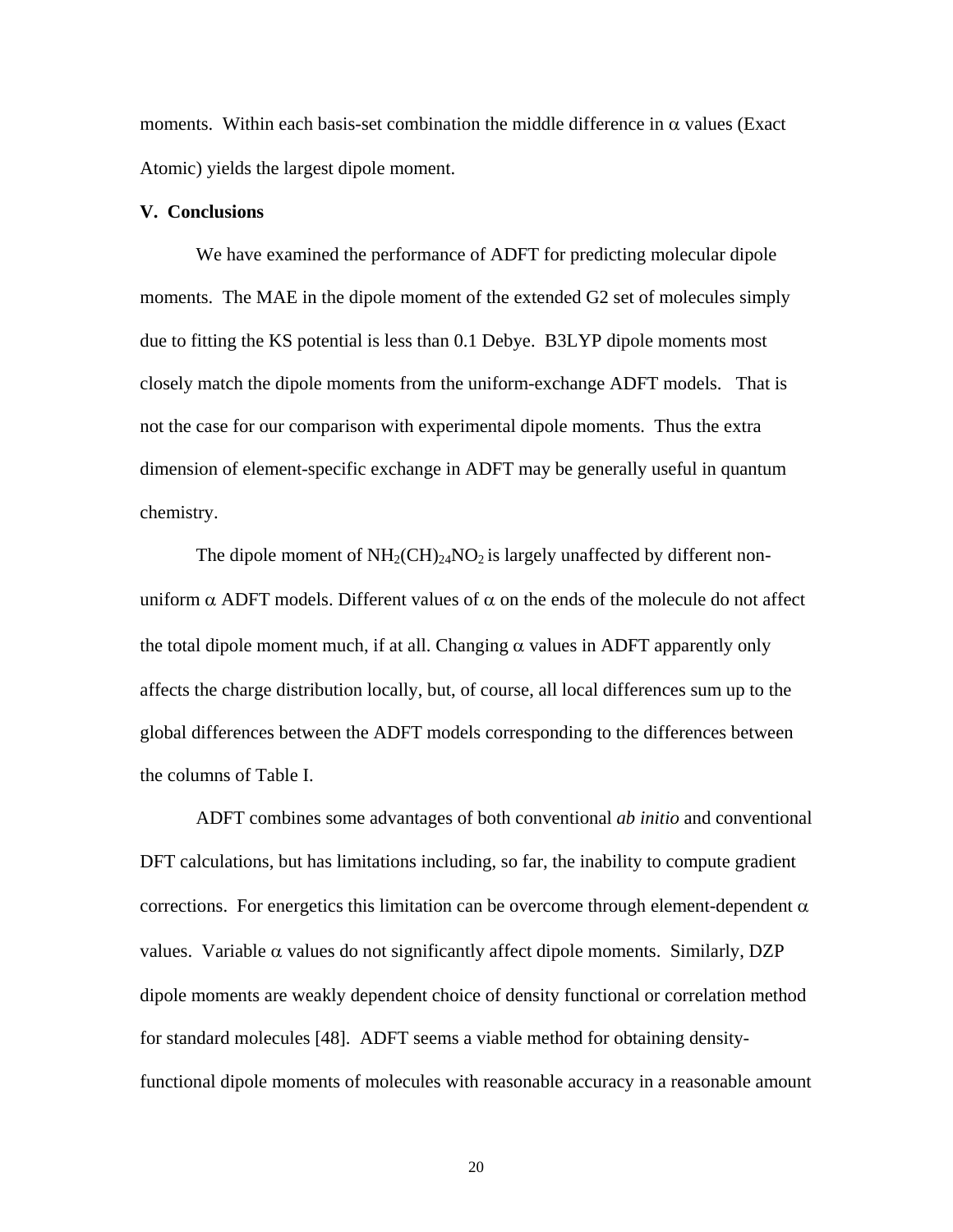of computer time, which is important in developing an atomistic model of electrochemistry and can be extended to compute dipole polarizabilities for developing advanced nonlinear optical materials.

### **Acknowledgment**

 The Office of Naval Research, directly and through the Naval Research Laboratory, and the DoD's High Performance Computing Modernization Program, through the Common High Performance Computing Software Support Initiative, Project MBD-5, supported this research. The Gaussian03 calculations were performed at the ARL MSRC.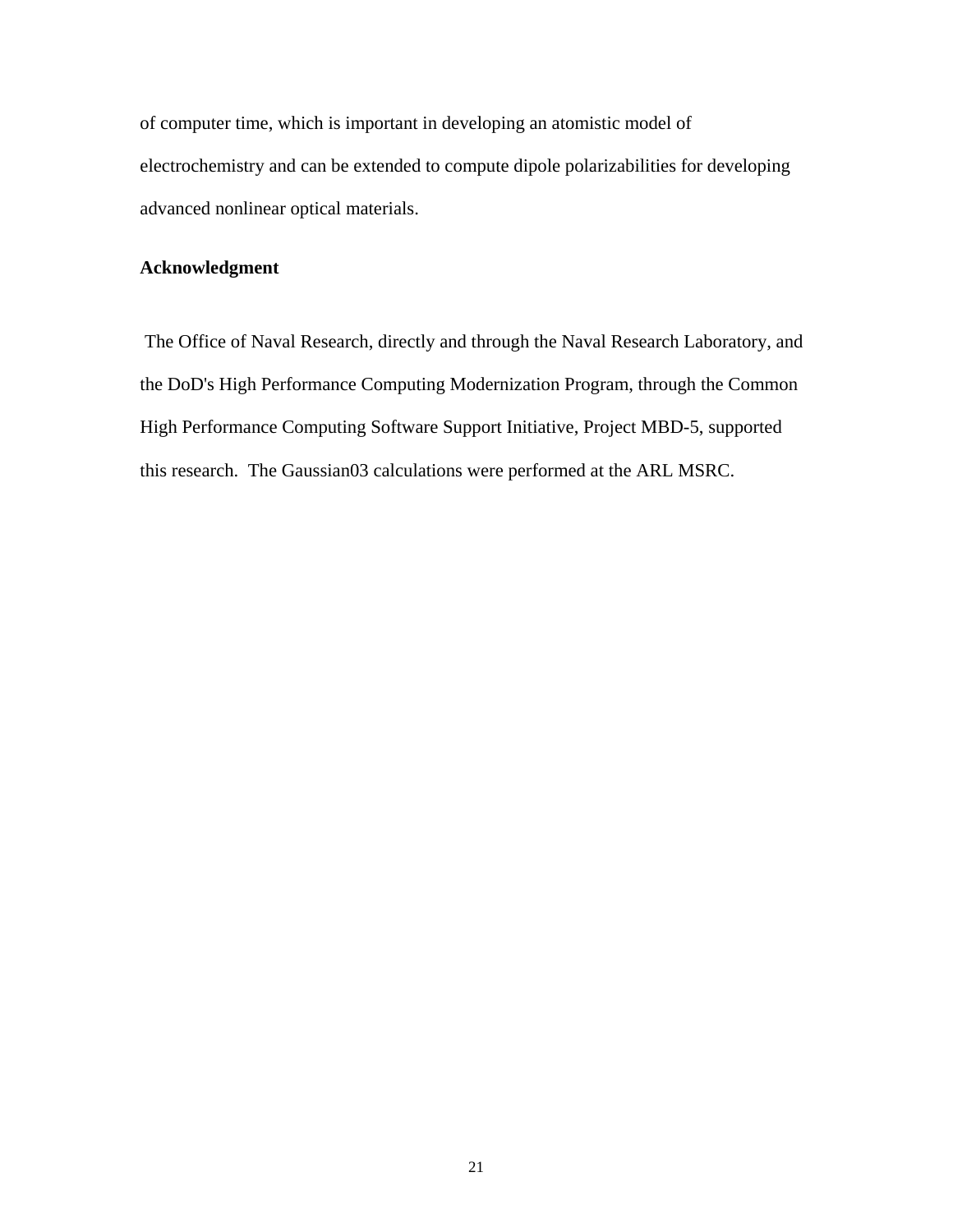| Table I. Nonzero dipole moments (in Debye) computed for the extended G2 set of                      |
|-----------------------------------------------------------------------------------------------------|
| molecules [43] using various methods. The molecular symmetry is that used in the ADFT               |
| calculations the results of which are given in the last three columns. The B3LYP dipole             |
| moments are calculated using Gaussian03 [34]. HF $\alpha$ values are those that give the            |
| numerical HF energy for each element [23]. Exact atomic (EA) $\alpha$ values give                   |
| experimental atomic energies when used in ADFT atomic calculations [15]. Optimized                  |
| (Opt) $\alpha$ values minimize the MAE error in atomization energies of the extended G2 set of      |
| molecules [39]. The last column gives experimental values [45]. TZP and DZP indicate,               |
| respectively, calculations using the 6-311G <sup>**</sup> [34,35] and DZVP2 [32] orbital bases. RIJ |
| is the Turbomole non-s fitting basis for $c$ [36] and A2 is the DGauss non-s $c$ fitting basis      |
| $[32]$ .                                                                                            |

| Molecule                    | Symmetry B3LYP                                  |       | $\alpha = 2/3$ | HF $\alpha$    | EA $\alpha$    | Opt $\alpha$ | Exp.  |
|-----------------------------|-------------------------------------------------|-------|----------------|----------------|----------------|--------------|-------|
| <b>Bases</b>                |                                                 | TZP   | TZP/RIJ        | <b>TZP/RIJ</b> | <b>TZP/RIJ</b> | DZP/A2       |       |
| LiH                         | $C_{6v}$                                        | 5.703 | 5.515          | 5.614          | 5.476          | 5.352        | 5.884 |
| BeH                         | $C_{6v}$                                        | 0.291 | 0.203          | 0.299          | 0.166          | 1.799        |       |
| СH                          | $C_{2v}$                                        | 1.504 | 1.432          | 1.455          | 1.562          | 1.255        | 1.46  |
| $\mathsf{CH}_2(\mathsf{T})$ | $C_{2v}$                                        | 0.648 | 0.622          | 0.503          | 0.588          | 0.476        |       |
| CH <sub>2</sub> (S)         | $C_{2v}$                                        | 1.924 | 1.887          | 1.899          | 2.019          | 1.711        |       |
| <b>NH</b>                   | $C_{\underline{6}\underline{v}}$                | 1.599 | 1.548          | 1.517          | 1.604          | 1.245        | 1.39  |
| NH <sub>2</sub>             | $C_{2v}$                                        | 1.962 | 1.959          | 1.908          | 2.000          | 1.543        |       |
| NH <sub>3</sub>             | $C_{3v}$                                        | 1.714 | 1.752          | 1.691          | 1.665          | 1.183        | 1.471 |
| OH                          | $\texttt{C}_{\underline{\mathsf{2v}}}$          | 1.760 | 1.761          | 1.689          | 1.771          | 1.591        | 1.668 |
| $H_2O$                      | $C_{2v}$                                        | 2.070 | 2.099          | 2.005          | 2.088          | 1.716        | 1.854 |
| HF.                         | $C_{6v}$                                        | 1.902 | 1.916          | 1.805          | 1.893          | 1.548        | 1.826 |
| LiF                         | $\textsf{C}_{\underline{6}\underline{v}}$       | 5.750 | 5.419          | 5.415          | 5.476          | 5.632        | 6.326 |
| <b>CN</b>                   | $C_{6v}$                                        | 1.303 | 1.185          | 1.433          | 1.516          | 0.999        |       |
| <b>HCN</b>                  | $C_{6v}$                                        | 2.941 | 2.879          | 2.792          | 2.895          | 2.419        | 2.984 |
| CO                          | $C_{\underline{6v}}$                            | 0.121 | 0.261          | 0.285          | 0.275          | 0.323        | 0.11  |
| <b>HCO</b>                  | $\textsf{C}_{\underline{1}\underline{h}}$       | 1.604 | 1.414          | 1.420          | 1.531          | 1.301        |       |
| $H_2CO$                     | $\textsf{C}_{\underline{\mathsf{2}\mathsf{v}}}$ | 2.241 | 1.995          | 1.964          | 2.104          | 2.030        | 2.332 |
| $\mathsf{CH_3OH}$           | $C_{1h}$                                        | 1.715 | 1.621          | 1.544          | 1.631          | 1.449        | 1.7   |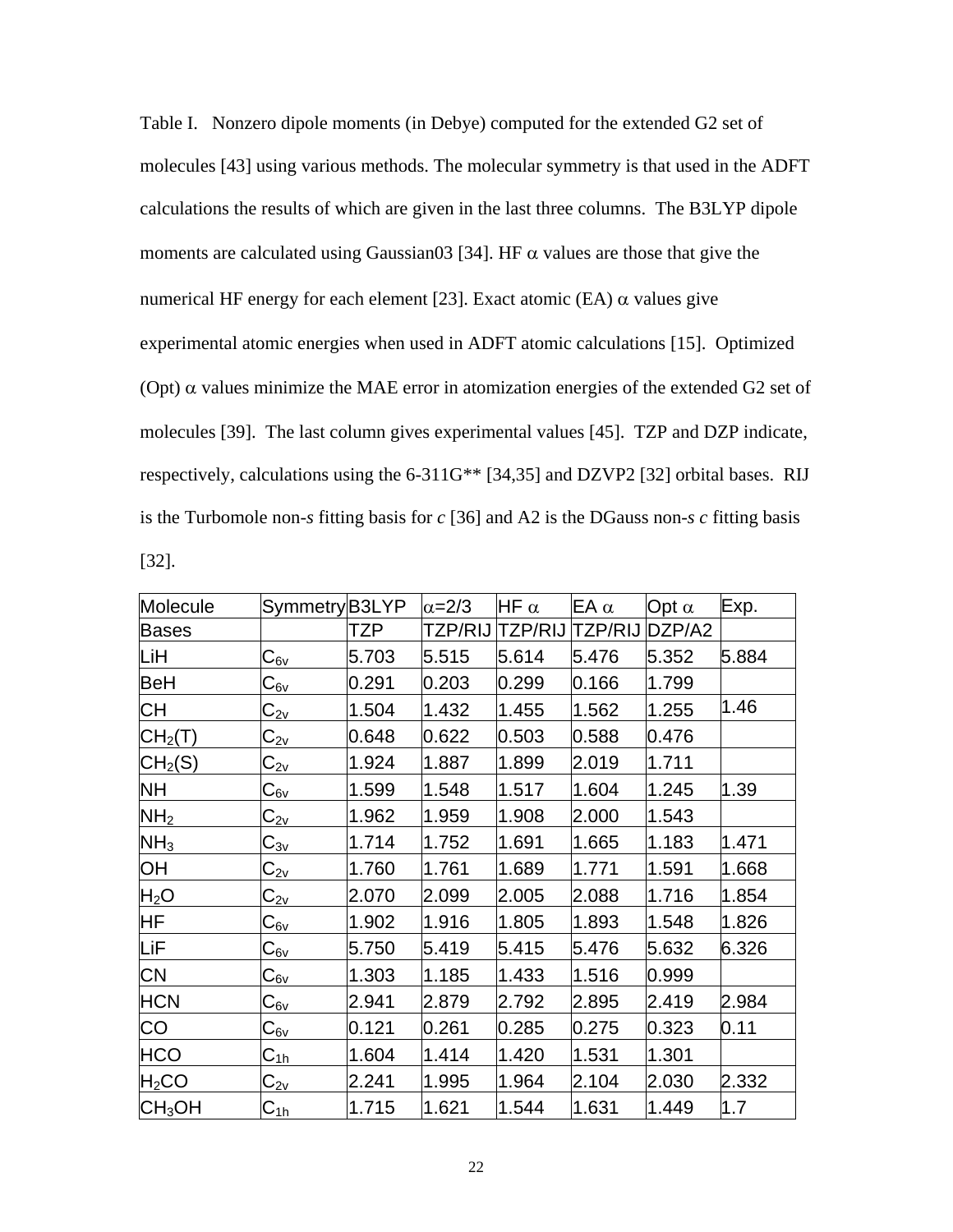| $N_2H_4$                          | C <sub>2</sub>                                     | 2.060 | 1.935 | 1.708 | 1.693 | 0.890 | 1.75  |
|-----------------------------------|----------------------------------------------------|-------|-------|-------|-------|-------|-------|
| <b>NO</b>                         | $\mathbb{C}_{2\mathsf{v}}$                         | 0.076 | 0.173 | 0.176 | 0.166 | 0.070 | 0.159 |
| SiH <sub>2</sub> (S)              | $\mathsf{C}_\mathsf{2v}$                           | 0.150 | 0.089 | 0.331 | 0.149 | 0.706 |       |
| SiH <sub>2</sub> (T)              | $\textsf{C}_{2{\sf v}}$                            | 0.164 | 0.096 | 0.484 | 0.379 | 0.146 |       |
| PH <sub>2</sub>                   | $\text{C}_{\underline{\mathsf{2v}}}$               | 0.714 | 0.729 | 0.332 | 0.477 | 1.883 |       |
| $\mathsf{PH}_3$                   | $\textsf{C}_{\underline{3}\underline{v}}$          | 0.771 | 0.818 | 0.335 | 0.512 | 2.243 | 0.574 |
| $H_2S$                            | $\textsf{C}_{2{\sf v}}$                            | 1.332 | 1.420 | 1.034 | 1.164 | 1.389 | 0.97  |
| HCI                               | $\mathrm{C}_{\mathrm{6v}}$                         | 1.422 | 1.453 | 1.178 | 1.260 | 0.990 | 1.109 |
| NaCl                              | C <sub>6⊻</sub>                                    | 9.101 | 8.521 | 8.531 | 8.510 | 6.671 | 9.001 |
| SiO                               | C <sub>6v</sub>                                    | 2.891 | 2.542 | 2.833 | 2.922 | 1.855 | 3.098 |
| <b>CS</b>                         | $\textsf{C}_{\underline{6}\textsf{v}}$             | 1.840 | 1.917 | 2.304 | 2.386 | 1.349 | 1.958 |
| SO                                | C <sub>6⊻</sub>                                    | 1.711 | 1.606 | 1.857 | 1.929 | 1.108 | 1.55  |
| <b>CIO</b>                        | $\textsf{C}_{2\underline{\vee}}$                   | 1.388 | 1.616 | 1.856 | 1.915 | 1.682 | 1.239 |
| <b>CIF</b>                        | $\textsf{C}_{\underline{6}\textsf{v}}$             | 1.229 | 1.152 | 1.256 | 1.294 | 0.678 | 0.888 |
| CH <sub>3</sub> Cl                | $\textsf{C}_{\underline{3}\underline{\mathsf{v}}}$ | 2.129 | 1.891 | 1.490 | 1.572 | 1.617 | 1.892 |
| CH <sub>3</sub> SH                | C <sub>1հ</sub>                                    | 1.713 | 1.663 | 1.258 | 1.374 | 1.815 | 1.52  |
| HOCI                              | $\mathsf{C}_{\textsf{1h}}$                         | 1.785 | 1.755 | 1.637 | 1.714 | 1.479 | 1.3   |
| SO <sub>2</sub>                   | $\mathbb{C}_{2\mathsf{v}}$                         | 1.956 | 1.820 | 1.961 | 2.001 | 1.363 | 1.633 |
| <b>COS</b>                        | C <sub>6v</sub>                                    | 0.531 | 0.582 | 0.996 | 1.111 | 0.024 | 0.715 |
| COF <sub>2</sub>                  | $\textsf{C}_{2 \underline{\mathsf{v}}}$            | 0.995 | 1.052 | 1.161 | 1.161 | 1.656 | 0.95  |
| $N_2O$                            | C <sub>6⊻</sub>                                    | 0.058 | 0.228 | 0.229 | 0.217 | 0.005 | 0.161 |
| $\mathsf{CF}_3\mathsf{CN}$        | C <sub>3v</sub>                                    | 1.248 | 1.408 | 1.456 | 1.431 | 1.377 | 1.262 |
| $\mathsf{CH_{3}CCH}$              | $\mathsf{C}_{\scriptstyle 3\mathsf{v}}$            | 0.784 | 0.855 | 0.877 | 0.882 | 1.075 | 0.784 |
| $C_3H_4$                          | $\textsf{C}_{2\underline{\mathsf{v}}}$             | 0.499 | 0.525 | 0.511 | 0.495 | 0.420 | 0.45  |
| CH <sub>3</sub> CHCH <sub>2</sub> | C <sub>1հ</sub>                                    | 0.381 | 0.416 | 0.445 | 0.446 | 0.443 | 0.366 |
| $C_3H_8$                          | $\textsf{C}_{\underline{\mathsf{2v}}}$             | 0.077 | 0.091 | 0.063 | 0.077 | 0.060 | 0.084 |
| $C_4H_6$                          | $\mathrm{C_{2v}}$                                  | 0.419 | 0.473 | 0.431 | 0.472 | 0.407 |       |
| bicyclobutane $ C_{2v} $          |                                                    | 0.752 | 0.795 | 0.705 | 0.752 | 0.599 |       |
| cyclobutene                       | $\textsf{C}_{2\underline{\vee}}$                   | 0.137 | 0.193 | 0.191 | 0.228 | 0.272 | 0.132 |
| isobutene                         | $C_{2v}$                                           | 0.531 | 0.556 | 0.620 | 0.609 | 0.675 | 0.503 |
| lisobutane                        | C <sub>3v</sub>                                    | 0.119 | 0.152 | 0.115 | 0.130 | 0.036 | 0.132 |
| CH <sub>2</sub> F <sub>2</sub>    | $\mathsf{C}_{2 \underline{\mathsf{v}}}$            | 1.934 | 1.697 | 1.549 | 1.684 | 1.243 | 1.978 |
| CHF <sub>3</sub>                  | C <sub>3⊻</sub>                                    | 1.605 | 1.431 | 1.289 | 1.403 | 1.005 | 1.651 |
| CH <sub>2</sub> Cl <sub>2</sub>   | $\mathrm{C_{2v}}$                                  | 1.859 | 1.669 | 1.256 | 1.341 | 1.364 | 1.6   |
| CHCl <sub>3</sub>                 | C <sub>3v</sub>                                    | 1.243 | 1.097 | 0.761 | 0.830 | 0.835 | 1.04  |
| $\mathsf{LCH_3NH_2}$              | <u> C<sub>1h</sub></u>                             | 1.379 | 1.335 | 1.236 | 1.252 | 0.903 | 1.31  |
| CH <sub>3</sub> CN                | $\textsf{C}_{\underline{3}\underline{\mathsf{v}}}$ | 3.880 | 3.870 | 3.777 | 3.906 | 3.530 | 3.924 |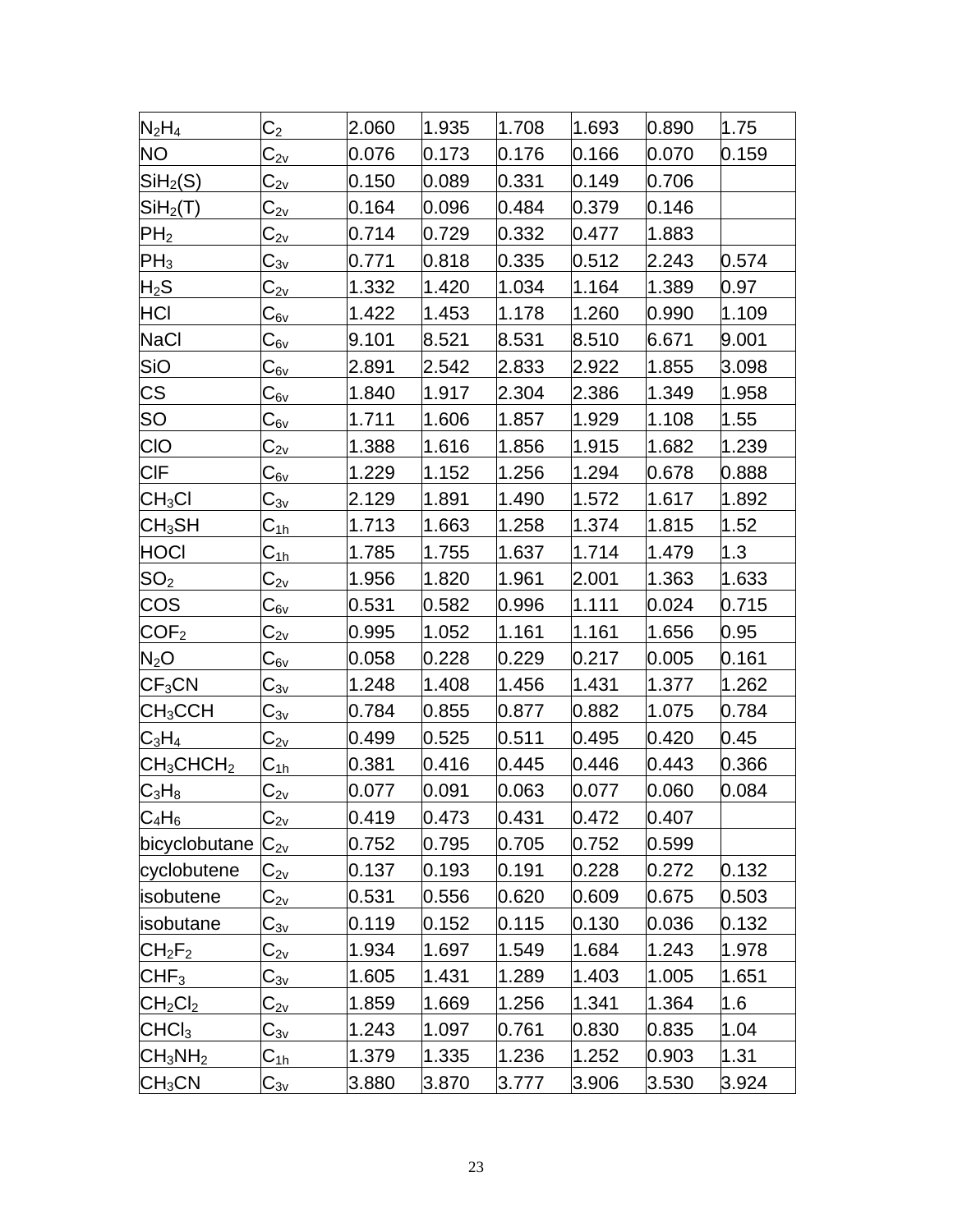| $ CH_3NO_2 $                       | $\overline{\textsf{C}_{1\text{h}}}$       | 3.517 | 3.214 | 3.156 | 3.299 | 3.227 | 3.46  |
|------------------------------------|-------------------------------------------|-------|-------|-------|-------|-------|-------|
| CH <sub>3</sub> ONO                | $\mathsf{C}_{\mathsf{1h}}$                | 2.202 | 2.024 | 2.106 | 2.285 | 1.721 |       |
| $CH_3SiH_3$                        | $\mathrm{C}_{3\mathrm{v}}$                | 0.743 | 0.852 | 0.806 | 0.790 | 1.110 | 0.735 |
| <b>HCOOH</b>                       | $\mathsf{C}_{\textsf{1h}}$                | 1.429 | 1.386 | 1.469 | 1.505 | 1.571 | 1.41  |
| HCOOCH <sub>3</sub>                | $\textsf{C}_{\underline{1}\underline{h}}$ | 1.833 | 1.763 | 1.791 | 1.869 | 1.677 | 1.77  |
| CH <sub>3</sub> CONH <sub>2</sub>  | C <sub>1h</sub>                           | 3.753 | 3.655 | 3.636 | 3.756 | 3.288 | 3.76  |
| $C_2H_4NH$                         | $\mathbb{C}_{2 \underline{v}}$            | 1.727 | 1.664 | 1.559 | 1.653 | 1.334 | 1.9   |
| (CH <sub>3</sub> ) <sub>2</sub> NH | $\mathsf{C}_{\underline{1}\underline{h}}$ | 0.978 | 0.866 | 0.810 | 0.845 | 0.600 | 1.01  |
| $CH_3CH_2NH_2$                     | $\textsf{C}_{\underline{1}\underline{h}}$ | 1.273 | 1.507 | 1.380 | 1.390 | 0.718 | 1.22  |
| CH <sub>2</sub> CO                 | $\mathrm{C_{2v}}$                         | 1.423 | 1.364 | 1.252 | 1.421 | 1.038 | 1.442 |
| $C_2H_4O$                          | $\textsf{C}_{\textsf{2v}}$                | 1.968 | 1.777 | 1.656 | 1.779 | 1.648 | 1.89  |
| CH <sub>3</sub> CHO                | C <sub>1h</sub>                           | 2.662 | 2.362 | 2.364 | 2.508 | 2.520 | 2.75  |
| CH <sub>3</sub> CH <sub>2</sub> OH | $\textsf{C}_{\texttt{1h}}$                | 1.605 | 1.531 | 1.447 | 1.533 | 1.307 | 1.44  |
| $(CH_3)_2O$                        | $\mathtt{C_{2v}}$                         | 1.297 | 1.308 | 1.222 | 1.312 | 1.294 | 1.3   |
| $C_2H_4S$                          | $\mathrm{C_{2v}}$                         | 2.140 | 1.988 | 1.428 | 1.536 | 2.180 |       |
| $(\textsf{CH}_3)_2\textsf{SO}$     | C <sub>1h</sub>                           | 4.148 | 3.781 | 3.762 | 3.910 | 4.274 | 3.96  |
| CH <sub>3</sub> CH <sub>2</sub> SH | $\mathsf{C}_{\mathsf{1h}}$                | 1.793 | 1.730 | 1.300 | 1.413 | 1.857 | 1.58  |
| $(CH_3)_2S$                        | $C_{2v}$                                  | 1.712 | 1.749 | 1.380 | 1.492 | 2.016 | 1.554 |
| CH <sub>2</sub> CHF                | C <sub>1h</sub>                           | 1.400 | 1.171 | 1.024 | 1.148 | 0.662 | 1.468 |
| CH <sub>3</sub> CH <sub>2</sub> Cl | C <sub>1h.</sub>                          | 2.345 | 2.085 | 1.632 | 1.717 | 1.746 | 2.05  |
| CH <sub>2</sub> CHCl               | $C_{\underline{1h}}$                      | 1.662 | 1.313 | 0.808 | 0.886 | 0.919 | 1.45  |
| CH <sub>2</sub> CHCN               | <u> C<sub>1h</sub></u>                    | 3.904 | 3.800 | 3.686 | 3.835 | 3.347 | 3.87  |
| (CH <sub>3</sub> ) <sub>2</sub> CO | $\mathrm{C_{2v}}$                         | 2.845 | 2.476 | 2.475 | 2.614 | 2.699 | 2.88  |
| CH <sub>3</sub> COOH               | $C_{1h}$                                  | 1.600 | 1.534 | 1.609 | 1.655 | 1.769 | 1.7   |
| CH <sub>3</sub> COF                | C <sub>1հ</sub>                           | 2.869 | 2.754 | 2.681 | 2.816 | 2.752 | 2.96  |
| $CH_3COCI$                         | $\textsf{C}_{\underline{1}\underline{h}}$ | 3.037 | 2.802 | 2.504 | 2.626 | 2.517 | 2.72  |
| $ CH_3CH_2CH_2Cl C_{1h}$           |                                           | 2.444 | 2.176 | 1.708 | 1.785 | 1.797 | 2.05  |
| $\rm (CH_3)_2CHOH$                 | $C_{1h}$                                  | 1.578 | 1.602 | 1.502 | 1.586 | 1.386 | 1.58  |
| $ CH_3CH_2OCH_3 C_{1h} $           |                                           | 1.194 | 1.145 | 1.065 | 1.162 | 1.005 | 1.17  |
| $ CH_3)_3N$                        | $\mathsf{C}_{3\mathsf{v}}$                | 0.495 | 0.246 | 0.272 | 0.302 | 0.767 | 0.612 |
| $C_4H_4O$                          | $\textsf{C}_{\textsf{2v}}$                | 0.621 | 0.488 | 0.384 | 0.469 | 0.370 | 0.66  |
| $C_4H_4S$                          | $\textsf{C}_{\underline{\mathsf{2v}}}$    | 0.559 | 0.363 | 0.097 | 0.010 | 0.593 | 0.55  |
| $C_4H_4NH$                         | $\mathrm{C_{2v}}$                         | 1.942 | 2.042 | 2.021 | 2.000 | 1.696 | 1.74  |
| $C_5H_5N$                          | $\textsf{C}_{\textsf{2v}}$                | 2.190 | 2.143 | 2.074 | 2.171 | 2.047 | 2.215 |
| HS                                 | $\textsf{C}_{\underline{\mathsf{2v}}}$    | 1.026 | 1.062 | 0.792 | 0.883 | 1.047 | 0.758 |
| <b>CCH</b>                         | <u>C<sub>6v</sub></u>                     | 0.767 | 0.748 | 0.557 | 0.646 | 0.462 |       |
| CH <sub>2</sub> CH                 | $C_{1h}$                                  | 0.678 | 0.698 | 0.595 | 0.676 | 0.599 |       |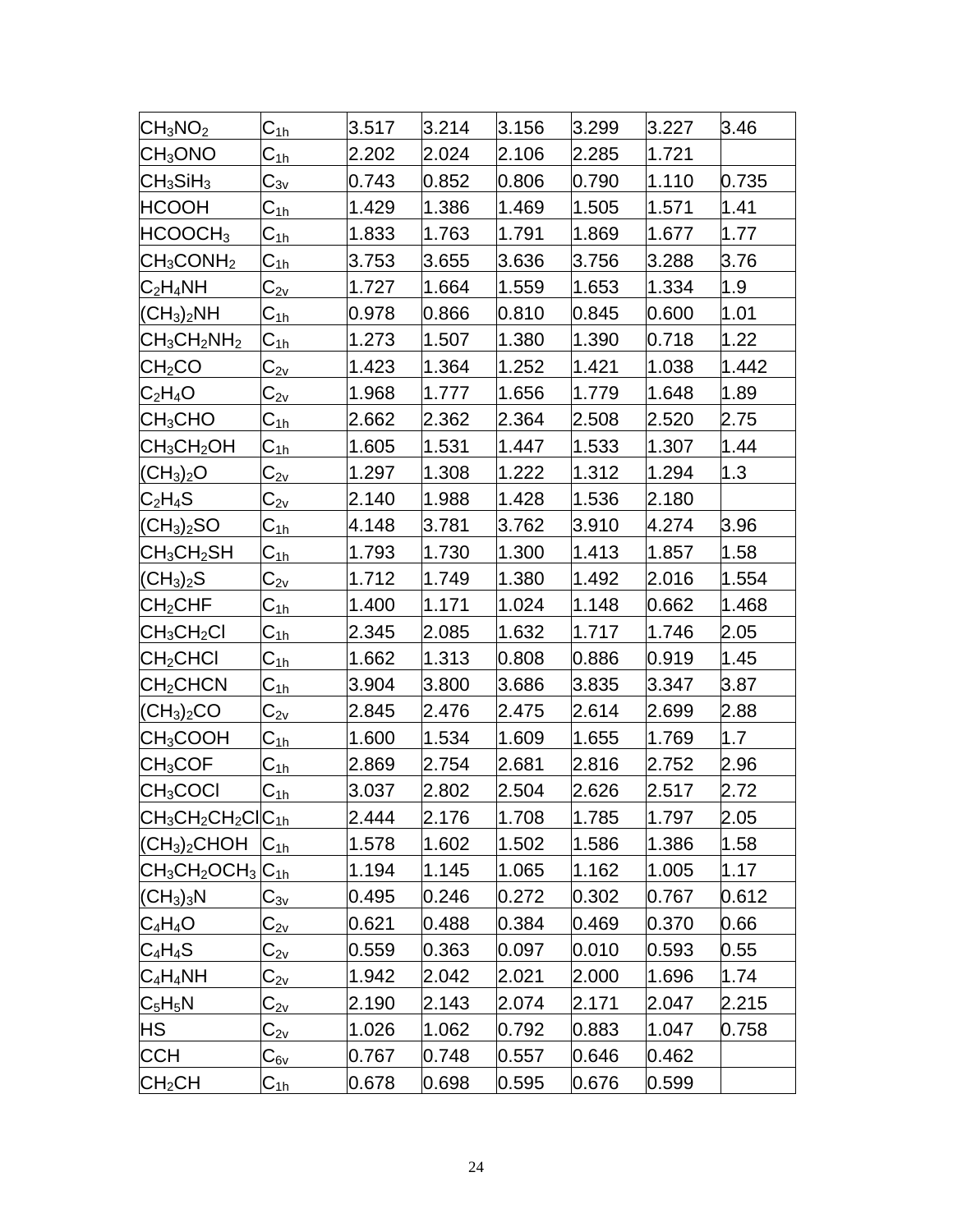| CH <sub>3</sub> CO                   | $C_{1h}$                   | 2.420 | 2.286 | 2.280 | 2.434 | 2.312 |       |
|--------------------------------------|----------------------------|-------|-------|-------|-------|-------|-------|
| CH <sub>2</sub> OH                   | $C_1$                      | 1.547 | 1.571 | 1.504 | 1.558 | 1.400 |       |
| <b>CINO</b>                          | $C_{1h}$                   | 2.583 | 2.129 | 1.352 | 1.128 | 1.814 |       |
| NF <sub>3</sub>                      | $C_{3v}$                   | 0.189 | 0.080 | 0.026 | 0.027 | 0.085 | 0.235 |
| PF <sub>3</sub>                      | $\mathrm{C}_{3\mathrm{v}}$ | 1.552 | 1.364 | 1.442 | 1.497 | 1.513 | 1.03  |
| $O_3$                                | $C_{2v}$                   | 0.618 | 0.571 | 0.588 | 0.593 | 0.625 | 0.534 |
| F <sub>2</sub> O                     | $\mathrm{C_{2v}}$          | 0.301 | 0.214 | 0.155 | 0.155 | 0.102 | 0.297 |
| $CIF_3$                              | $\mathrm{C_{2v}}$          | 1.015 | 0.980 | 1.069 | 1.098 | 0.585 | 0.6   |
| CH <sub>3</sub> O                    | $C_{1h}$                   | 2.048 | 2.113 | 2.035 | 2.182 | 2.020 |       |
| $CH_3CH_2O$                          | $C_1$                      | 2.023 | 2.174 | 2.086 | 2.217 | 2.105 |       |
| CH <sub>3</sub> S                    | $C_{1h}$                   | 1.798 | 1.815 | 1.425 | 1.533 | 2.038 |       |
| $CH_3CH_2$                           | $C_{1h}$                   | 0.277 | 0.338 | 0.350 | 0.348 | 0.451 |       |
| $ CH_3)_2CH$                         | $C_{1h}$                   | 0.193 | 0.218 | 0.241 | 0.250 | 0.380 |       |
| $\overline{\text{(CH}_3)}_3\text{C}$ | $\mathsf{C}_{3\mathsf{v}}$ | 0.192 | 0.164 | 0.202 | 0.207 | 0.380 |       |
| NO <sub>2</sub>                      | $\mathsf{C}_{\mathsf{2v}}$ | 0.313 | 0.225 | 0.264 | 0.283 | 0.335 | 0.316 |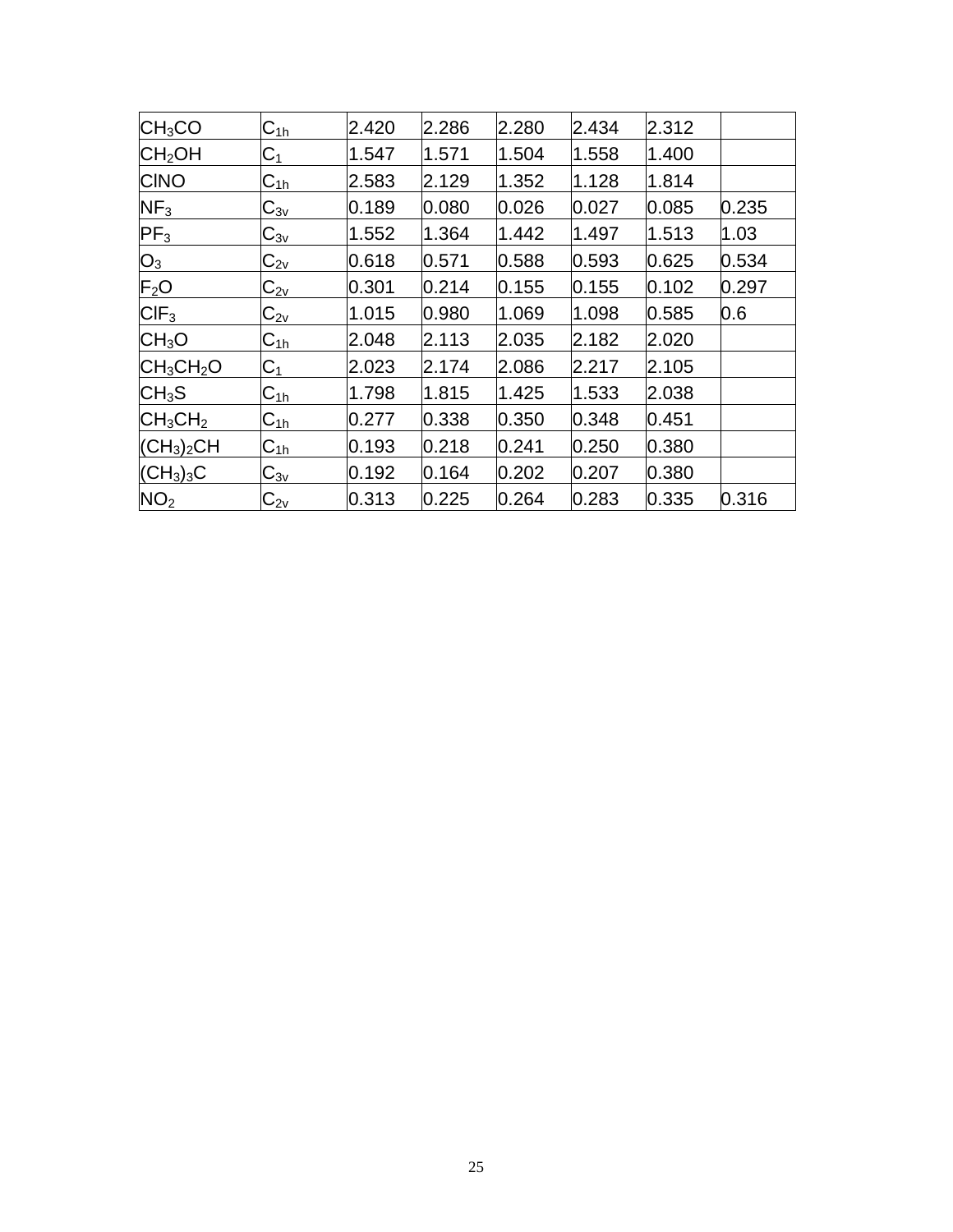Table II. Error in dipole moments in Debye due to fitting the KS potential compared to an  $N^4$  calculation. DF indicates the Density Fit option of Gaussian03. MAE is mean absolute error. For the two basis-set combinations see Table I. Under the maximum and minimum errors are listed the molecules for which those errors occurred.

| <b>Basis</b>         | <b>TZP/DF</b>                   | <b>TZP/RIJ</b> | DZP/A2   |
|----------------------|---------------------------------|----------------|----------|
| <b>Mean Error</b>    | 0.011                           | 0.027          | $-0.116$ |
| <b>MAE</b>           | 0.04                            | 0.070          | 0.175    |
| Minimum Error        | $-0.337$                        | $-0.296$       | $-1.318$ |
| Molecule             | CH <sub>3</sub> CH <sub>2</sub> | $CH_3CH_2NH_2$ | LiF      |
| <b>Maximum Error</b> | 0.3                             | 0.362          | 0.829    |
| Molecule             | SiH <sub>2</sub> S              | <b>CINO</b>    | CINO     |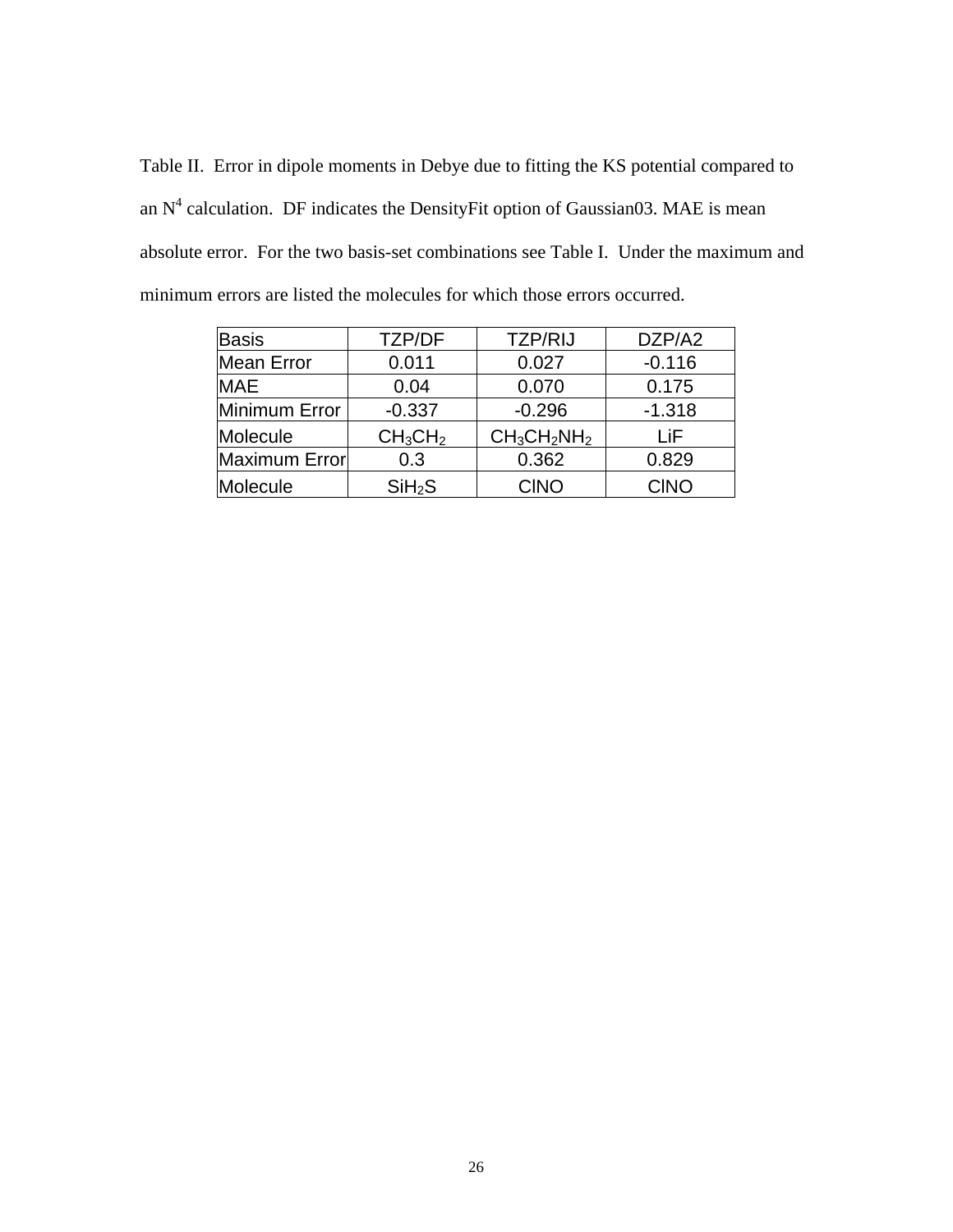Table III. The mean and mean absolute errors in the dipole moments (in Debye) calculated in various  $N^3$  ADFT models relative to  $N^4$  TZP B3LYP dipole moments. See Table II for definition of basis. The first two ADFT model have uniform  $\alpha$  values and the last three have element-dependent  $\alpha$  values.

| <b>ADFT Model</b> | $\alpha = 2/3$ | $\alpha$ =0.7  | HF $\alpha$    | EA $\alpha$    | Opt $\alpha$ |
|-------------------|----------------|----------------|----------------|----------------|--------------|
| <b>Basis</b>      | <b>TZP/RIJ</b> | <b>TZP/RIJ</b> | <b>TZP/RIJ</b> | <b>TZP/RIJ</b> | DZP/A2       |
| <b>Mean Error</b> | 0.070          | 0.055          | 0.145          | 0.085          | 0.177        |
| <b>MAE</b>        | 0.117          | 0.109          | 0.218          | 0.177          | 0.349        |
| Minimum Error     | $-0.235$       | $-0.287$       | $-0.468$       | $-0.580$       | $-1.508$     |
| Molecule          | $CH_3CH_2NH_2$ | <b>CIO</b>     | <b>CIO</b>     | COS            | <b>BeH</b>   |
| Maximum Error     | 0.579          | 0.687          | 1.231          | 1.454          | 2.430        |
| Molecule          | <b>NaCl</b>    | <b>CINO</b>    | <b>CINO</b>    | <b>CINO</b>    | <b>NaCl</b>  |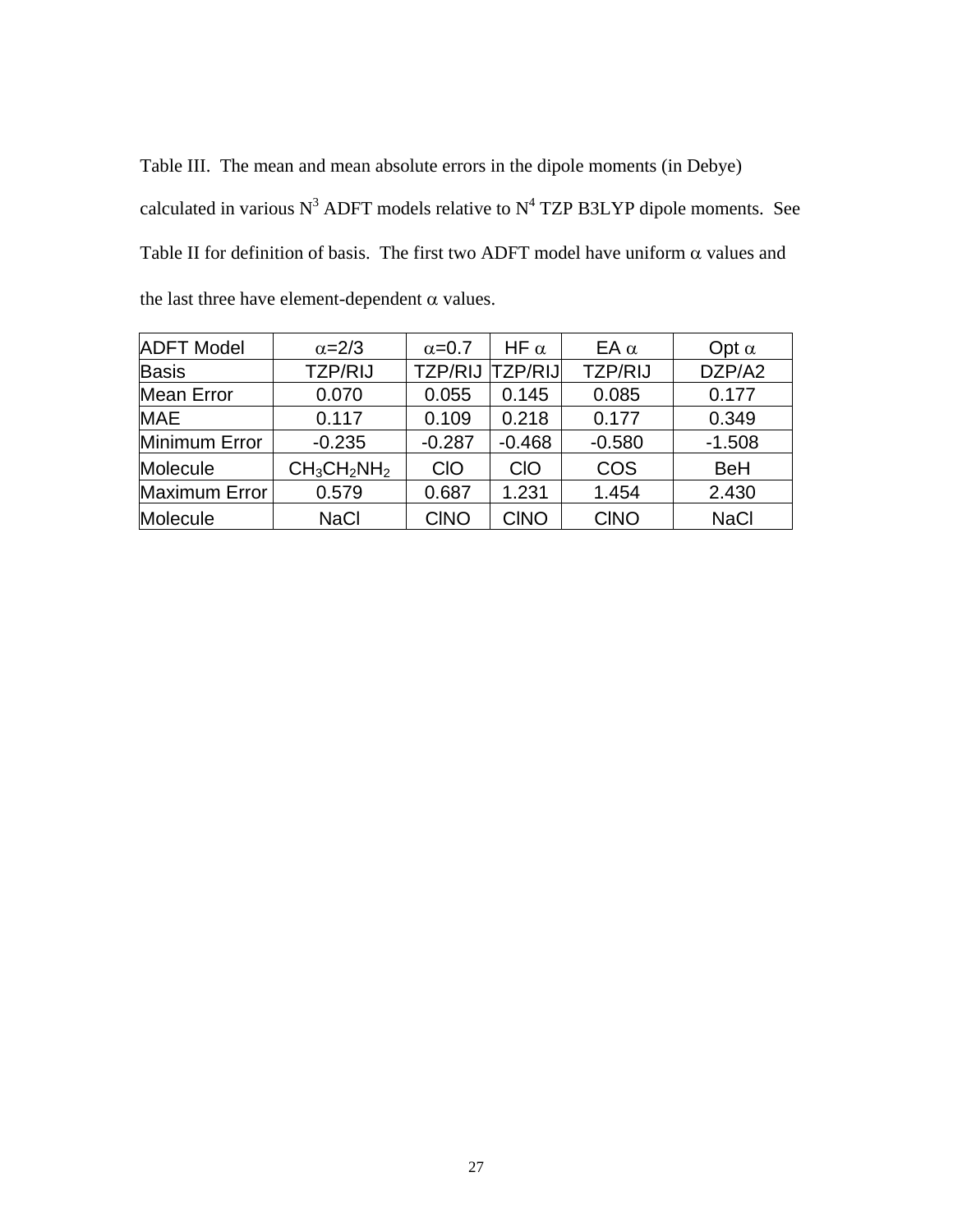Table IV. Difference relative to experimental values of dipole moments (in Debye) calculated in various  $N^3$  ADFT models. Same as Table III, but with a different target and set of molecules.

| <b>ADFT Model</b> | $\alpha = 2/3$ | $\alpha$ =0.7  | HF $\alpha$    | EA $\alpha$    | Opt $\alpha$ |
|-------------------|----------------|----------------|----------------|----------------|--------------|
| <b>Basis</b>      | <b>TZP/RIJ</b> | <b>TZP/RIJ</b> | <b>TZP/RIJ</b> | <b>TZP/RIJ</b> | DZP/A2       |
| <b>Mean Error</b> | 0.006          | $-0.010$       | 0.081          | 0.018          | 0.164        |
| <b>MAE</b>        | 0.175          | 0.162          | 0.223          | 0.194          | 0.344        |
| Minimum Error     | $-0.455$       | $-0.459$       | $-0.617$       | $-0.676$       | $-1.669$     |
| Molecule          | <b>HOCL</b>    | <b>HOCL</b>    | <b>CIO</b>     | <b>CIO</b>     | $PH_3$       |
| Maximum Error     | 0.907          | 0.832          | 0.911          | 0.85           | 2.33         |
| Molecule          | LiF            | LiF            | LiF            | l iF           | <b>NaCl</b>  |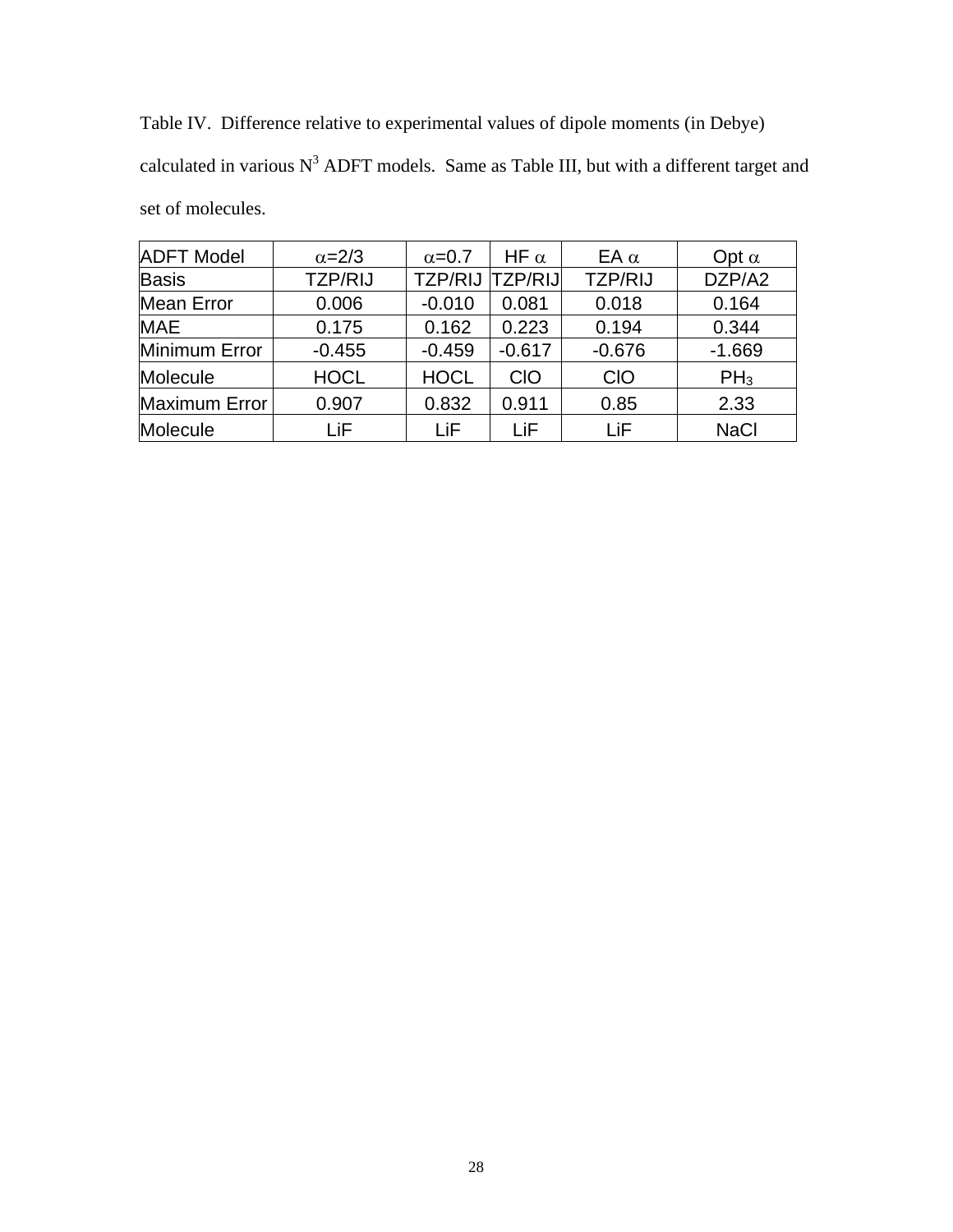| Model                 | <b>Basis</b> | $\alpha_{H}-\alpha_{O}$ | μ (Debye) |
|-----------------------|--------------|-------------------------|-----------|
| $\alpha = 2/3$        | 6-31G (DZ)   |                         | 25.0      |
| MP <sub>2</sub>       | 6-31G (DZ)   |                         | 10.6      |
| $\alpha = 2/3$        | <b>DZP</b>   | 0.000                   | 30.1      |
| Hartree-Fock $\alpha$ | DZP          | 0.034                   | 29.5      |
| Exact Atomic $\alpha$ | <b>DZP</b>   | 0.012                   | 30.2      |
| $\alpha=2/3$          | <b>TZP</b>   | 0.000                   | 27.9      |
| Hartree-Fock $\alpha$ | <b>TZP</b>   | 0.034                   | 27.5      |
| Exact Atomic $\alpha$ | <b>TZP</b>   | 0.012                   | 28.3      |

Table V. Dipole moment of  $NH<sub>2</sub>(CH)<sub>24</sub>NO<sub>2</sub>$  with various models and basis sets described in the text.

#### **References:**

- [1] W. Kohn, Rev. Mod. Phys. **71**, 1253 (1999)
- [2] J. A. Pople, Angw. Chem. Int. Ed. **38**, 1894 (1999).
- [3] A. D. Becke, J. Chem. Phys. **96**, 2155 (1992).
- [4] E. J. Baerends, D. E. Ellis, and P. Ros, Chem. Phys. **2**, 41 (1973).
- [5] S. F. Boys, Proc. Roy. Soc. **200**, 542 (1950).
- [6] W. Kohn and L. J. Sham, Phys. Rev. **140**, A1133 (1965).
- [7] H. Sambe and R. H. Felton, **62**, 1122 (1975).
- [8] B. I. Dunlap, J. W. D. Connolly, and J. R. Sabin, J. Chem. Phys. **71**, 3396; 4993 (1979).
- [9] C. F. Fischer, *The Hartree-Fock Method for Atoms* (Wiley-Interscience, New York, 1977).
- [10] K. H. Johnson, Annu. Rev. Phys. Chem. **26**, 39 (1975).
- [11] J. C. Slater, Phys. Rev. **81**, 385 (1951).
- [12] R. Gáspár, Acta Phys. Hung. **3**, 263 (1954).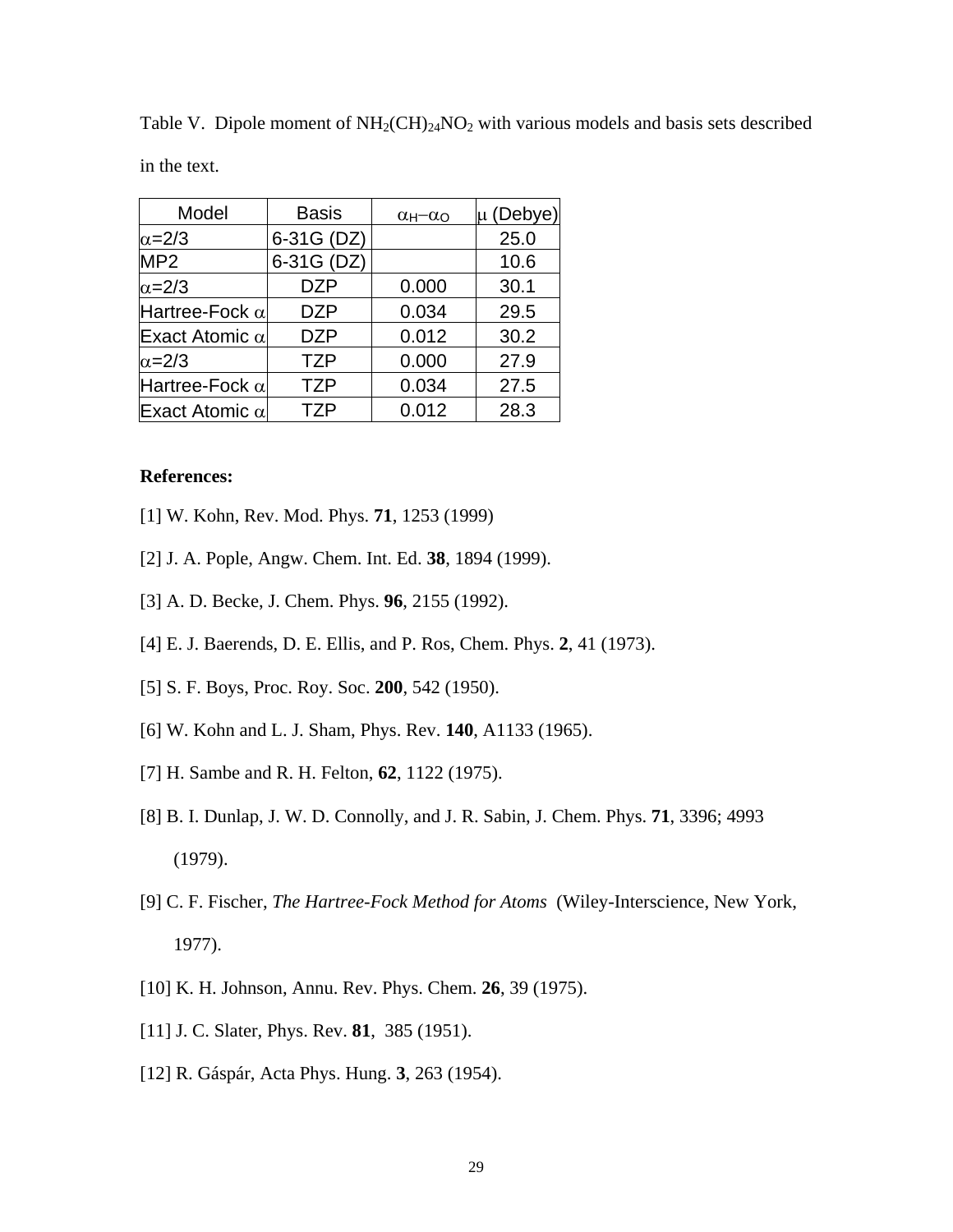- [13] B. I. Dunlap, J. Phys. Chem. A **107**, 10082 (2003).
- [14] R.R. Zope and B.I. Dunlap, Chem. Phys. Lett. **399**, 417 (2004)
- [15] R.R. Zope and B.I. Dunlap, Phys. Rev. B **71**, 193104 (2005)
- [16] B. I. Dunlap and R. R. Zope, Chem. Phys. Lett. **422**, 451 (2006).
- [17] C. Adamo and V. Barone, J. Chem. Phys. **110**, 6158 (1999).
- [18] K. L. Bak, J. Gauss, T. Helgaker, P. Jøorgensen and J. Olsen, Chem. Phys. Lett. **319**, 563 (2000).
- [19] B. Champagne, E. A. Perpète, D. Jacquemin, S. J. A. van Gisbergen, E. J. Baerends, C. Soubra-Ghaoui, KA Robins, B Kirtman, J. Phys. Chem. A **104**, 4755 (2000).
- [20] B. I. Dunlap, J. Mol. Structure (Theochem) **529**, 37 (2000).
- [21] B. I. Dunlap, J. Phys. Chem. **90**, 5524 (1986).
- [22] K. S. Werpetinski and M. Cook, Phys. Rev. A **52**, R3397 (1995); J. Chem Phys. **106**, 7124 (1997).
- [23] K. Schwarz, Phys. Rev. B **5**,2466 (1972).
- [24] A. D. Becke, J. Chem Phys. **98**, 1372 (1993).
- [25] R. R. Zope and B. I. Dunlap, J. Chem. Theory Comp. **1**, 1193 (2005).
- [26] B. I. Dunlap, Adv. Chem. Phys. **69**, 287 (1987).
- [27] B. I. Dunlap, Comp. Phys. Commun. **165**, 18 (2005).
- [28] R. M. Pitzer, J. Chem. Phys. **58**, 3111 (1973).
- [29] B. I. Dunlap and S. P. Karna, in *Nonlinear Optical Materials,* Eds. S. P. Karna and A. T. Yates, ACS Symposium Series **628** 164 (1996)
- [30] H. B. Schlegel and M. J. Frisch, Int. J. Quantum Chem. **54**, 83 (1995).
- [31] S. H. Vosko, L. Wilk, M. Nusair, Can. J. Phys. **58**, 1200 (1980).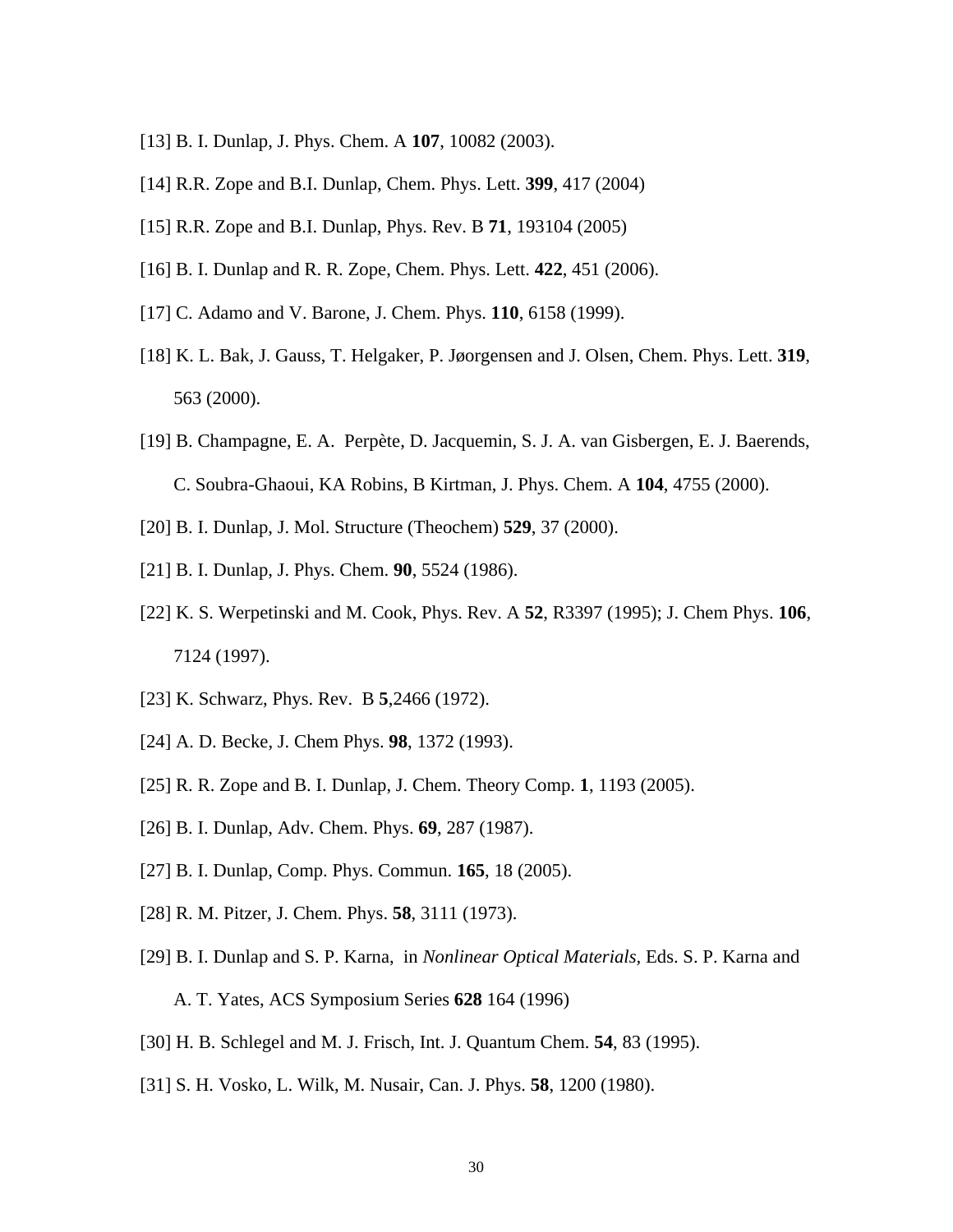- [32] N. Godbout, D. R. Salahub, J. Andzelm, E. Wimmer, Can. J. Chem. **70***,* 560 (1992).
- [33] J. Andzelm and E. Wimmer, J. Chem. Phys. **96**, 1280 (1992).
- [34] R. Krishnan, J. S. Binkley, R. Seeger and J. A. Pople, J. Chem. Phys. **72**, 650 (1980).
- [35] A. D. McLean, G. S. Chandler, J. Chem. Phys. *72*, 5639 (1980).
- [36] K. Eichkorn, O. Treutler, H. Öhm, M. Häser, R. Ahlrichs, Theo. Chem. Acc*.* **240**, 283 (1997).
- [37] A. Rosén D. E. Ellis, H. Adachi, and F. W. Averill, J. Chem. Phys. **65**, 3629 (1976)
- [38] L. A. Curtiss, K. Raghavachari, P. C. Redfern, and J. A. Pople, J. Chem. Phys. **106**, 1063 (1997).
- [39] R. R. Zope and B. I. Dunlap, J. Chem. Phys. **124**, 044107 (2006).
- [40] A. Görling, Phys. Rev. A **47**, 2783 (1993)
- [41] A. D. Becke, J. Chem. Phys. **98** 1372 (1993).
- [42] C. Lee, W. Yang, and R. G. Parr, Phys. Rev. B **37** 785 (1988).
- [43] Gaussian 03, Revision C.02, M. J. Frisch, G. W. Trucks, H. B. Schlegel, G. E. Scuseria, M. A. Robb, J. R. Cheeseman, J. A. Montgomery, Jr., T. Vreven, K. N. Kudin, J. C. Burant, J. M. Millam, S. S. Iyengar, J. Tomasi, V. Barone, B. Mennucci, M. Cossi, G. Scalmani, N. Rega, G. A. Petersson, H. Nakatsuji, M. Hada, M. Ehara, K. Toyota, R. Fukuda, J. Hasegawa, M. Ishida, T. Nakajima, Y. Honda, O. Kitao, H. Nakai, M. Klene, X. Li, J. E. Knox, H. P. Hratchian, J. B. Cross, V. Bakken, C. Adamo, J. Jaramillo, R. Gomperts, R. E. Stratmann, O. Yazyev, A. J. Austin, R. Cammi, C. Pomelli, J. W. Ochterski, P. Y. Ayala, K. Morokuma, G. A. Voth, P. Salvador, J. J. Dannenberg, V. G. Zakrzewski, S. Dapprich, A. D. Daniels, M. C.
	- Strain, O. Farkas, D. K. Malick, A. D. Rabuck, K. Raghavachari, J. B. Foresman, J.